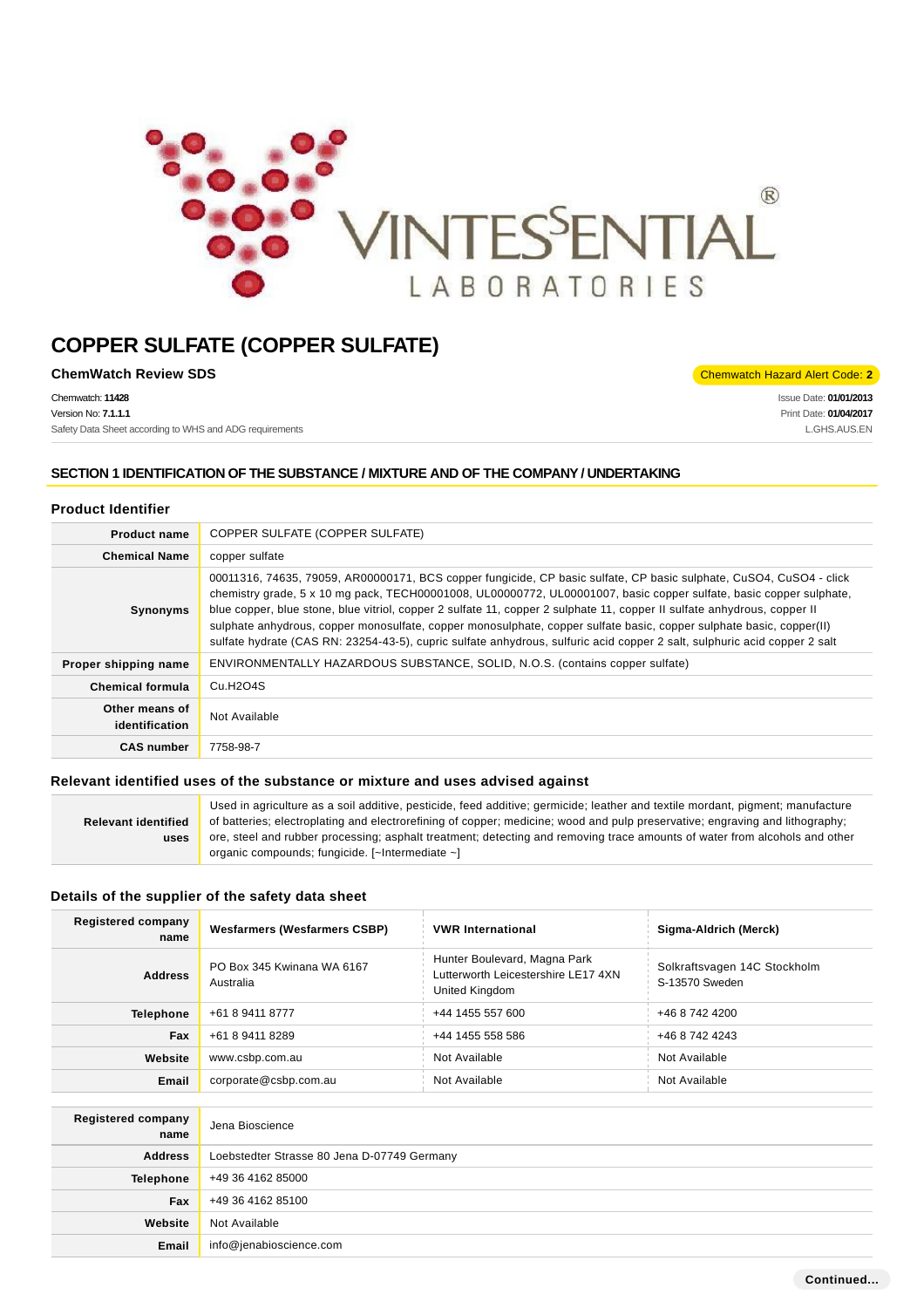# **Emergency telephone number**

| Association /<br>Organisation         | <b>Not Available</b> | <b>Not Available</b> | <b>Not Available</b> |
|---------------------------------------|----------------------|----------------------|----------------------|
| <b>Emergency telephone</b><br>numbers | Not Available        | +44 1202 669 700     | Not Available        |
| Other emergency<br>telephone numbers  | Not Available        | Not Available        | Not Available        |
|                                       |                      |                      |                      |
| Association /<br>Organisation         | Not Available        |                      |                      |
| <b>Emergency telephone</b><br>numbers | Not Available        |                      |                      |
| Other emergency<br>telephone numbers  | Not Available        |                      |                      |

## **SECTION 2 HAZARDS IDENTIFICATION**

## **Classification of the substance or mixture**

| <b>Poisons Schedule</b> | S6                                                                                                                                                                                                                                                                       |
|-------------------------|--------------------------------------------------------------------------------------------------------------------------------------------------------------------------------------------------------------------------------------------------------------------------|
| Classification [1]      | Acute Toxicity (Oral) Category 4, Skin Corrosion/Irritation Category 2, Eye Irritation Category 2A, Specific target organ<br>toxicity - single exposure Category 3 (respiratory tract irritation), Acute Aguatic Hazard Category 1, Chronic Aguatic Hazard<br>Category 1 |
| Legend:                 | 1. Classified by Chemwatch; 2. Classification drawn from HSIS; 3. Classification drawn from EC Directive 1272/2008 - Annex<br>VI                                                                                                                                         |

#### **Label elements**

| <b>GHS label elements</b> |  |
|---------------------------|--|
|---------------------------|--|

**SIGNAL WORD WARNING**

# **Hazard statement(s)**

| H302 | Harmful if swallowed.                                 |  |
|------|-------------------------------------------------------|--|
| H315 | Causes skin irritation.                               |  |
| H319 | Causes serious eye irritation.                        |  |
| H335 | May cause respiratory irritation.                     |  |
| H410 | Very toxic to aquatic life with long lasting effects. |  |

# **Precautionary statement(s) Prevention**

| P <sub>271</sub> | Use only outdoors or in a well-ventilated area.                            |
|------------------|----------------------------------------------------------------------------|
| P <sub>261</sub> | Avoid breathing dust/fumes.                                                |
| P270             | Do not eat, drink or smoke when using this product.                        |
| P273             | Avoid release to the environment.                                          |
| P280             | Wear protective gloves/protective clothing/eye protection/face protection. |

# **Precautionary statement(s) Response**

| P362           | Take off contaminated clothing and wash before reuse.                                                                               |
|----------------|-------------------------------------------------------------------------------------------------------------------------------------|
| P305+P351+P338 | IF IN EYES: Rinse cautiously with water for several minutes. Remove contact lenses, if present and easy to do. Continue<br>rinsing. |
| P337+P313      | If eye irritation persists: Get medical advice/attention.                                                                           |
| P391           | Collect spillage.                                                                                                                   |
| P301+P312      | IF SWALLOWED: Call a POISON CENTER or doctor/physician if you feel unwell.                                                          |
| P302+P352      | IF ON SKIN: Wash with plenty of soap and water.                                                                                     |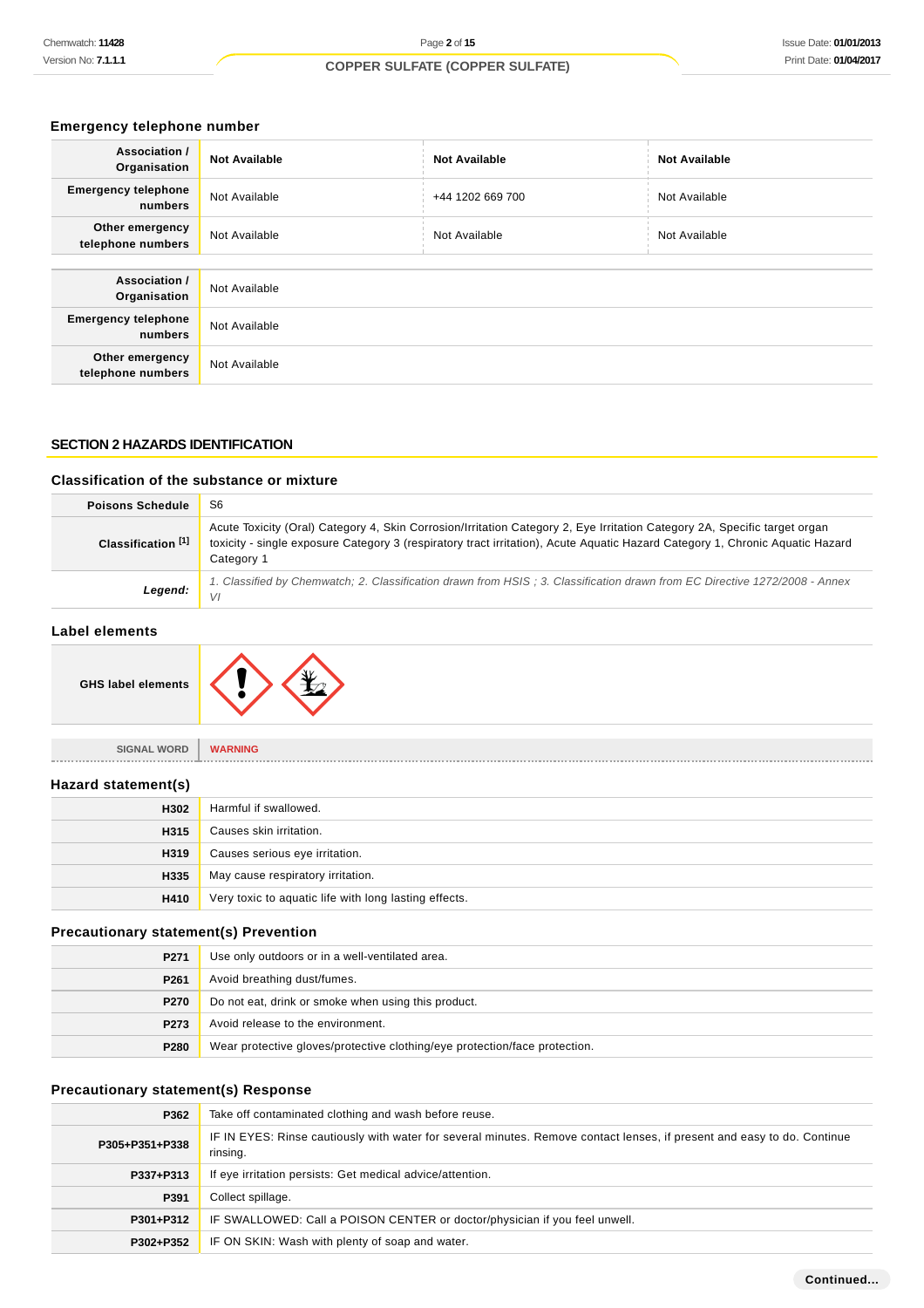| P304+P340 | IF INHALED: Remove victim to fresh air and keep at rest in a position comfortable for breathing. |  |
|-----------|--------------------------------------------------------------------------------------------------|--|
| P330      | Rinse mouth.                                                                                     |  |
| P332+P313 | If skin irritation occurs: Get medical advice/attention.                                         |  |

## **Precautionary statement(s) Storage**

| <b>P405</b> | Store locked up.                                                 |
|-------------|------------------------------------------------------------------|
| P403+P233   | Store in a well-ventilated place. Keep container tightly closed. |
|             |                                                                  |

## **Precautionary statement(s) Disposal**

**P501** Dispose of contents/container in accordance with local regulations.

#### **SECTION 3 COMPOSITION / INFORMATION ON INGREDIENTS**

## **Substances**

| <b>CAS No</b> | 'S weight | <b>Name</b> |
|---------------|-----------|-------------|
| 7758-98-7     | >98       | sulfate     |

#### **Mixtures**

See section above for composition of Substances

### **SECTION 4 FIRST AID MEASURES**

# **Description of first aid measures**

| <b>Eye Contact</b>  | If this product comes in contact with the eyes:<br>▶ Wash out immediately with fresh running water.<br>Ensure complete irrigation of the eye by keeping eyelids apart and away from eye and moving the eyelids by occasionally<br>lifting the upper and lower lids.<br>▶ Seek medical attention without delay; if pain persists or recurs seek medical attention.<br>▶ Removal of contact lenses after an eye injury should only be undertaken by skilled personnel.                                                                                                                                                                                                                                                                                                                                                                                                                                                                                                                                                                                                                                                                                                                                                                       |
|---------------------|--------------------------------------------------------------------------------------------------------------------------------------------------------------------------------------------------------------------------------------------------------------------------------------------------------------------------------------------------------------------------------------------------------------------------------------------------------------------------------------------------------------------------------------------------------------------------------------------------------------------------------------------------------------------------------------------------------------------------------------------------------------------------------------------------------------------------------------------------------------------------------------------------------------------------------------------------------------------------------------------------------------------------------------------------------------------------------------------------------------------------------------------------------------------------------------------------------------------------------------------|
| <b>Skin Contact</b> | If skin contact occurs:<br>Inmediately remove all contaminated clothing, including footwear.<br>Flush skin and hair with running water (and soap if available).<br>▶ Seek medical attention in event of irritation.                                                                                                                                                                                                                                                                                                                                                                                                                                                                                                                                                                                                                                                                                                                                                                                                                                                                                                                                                                                                                        |
| <b>Inhalation</b>   | If fumes or combustion products are inhaled remove from contaminated area.<br>Lay patient down. Keep warm and rested.<br>▶ Prostheses such as false teeth, which may block airway, should be removed, where possible, prior to initiating first aid<br>procedures.<br>▶ Apply artificial respiration if not breathing, preferably with a demand valve resuscitator, bag-valve mask device, or pocket<br>mask as trained. Perform CPR if necessary.<br>Transport to hospital, or doctor, without delay.                                                                                                                                                                                                                                                                                                                                                                                                                                                                                                                                                                                                                                                                                                                                     |
| Ingestion           | FIF SWALLOWED, REFER FOR MEDICAL ATTENTION, WHERE POSSIBLE, WITHOUT DELAY.<br>For advice, contact a Poisons Information Centre or a doctor.<br>• Urgent hospital treatment is likely to be needed.<br>In the mean time, qualified first-aid personnel should treat the patient following observation and employing supportive<br>measures as indicated by the patient's condition.<br>If the services of a medical officer or medical doctor are readily available, the patient should be placed in his/her care and<br>a copy of the SDS should be provided. Further action will be the responsibility of the medical specialist.<br>If medical attention is not available on the worksite or surroundings send the patient to a hospital together with a copy of<br>the SDS.<br>Where medical attention is not immediately available or where the patient is more than 15 minutes from a hospital<br>or unless instructed otherwise:<br>INDUCE vomiting with fingers down the back of the throat, ONLY IF CONSCIOUS. Lean patient forward or place on left<br>side (head-down position, if possible) to maintain open airway and prevent aspiration.<br><b>NOTE:</b> Wear a protective glove when inducing vomiting by mechanical means. |

# **Indication of any immediate medical attention and special treatment needed**

for copper intoxication:

Unless extensive vomiting has occurred empty the stomach by lavage with water, milk, sodium bicarbonate solution or a 0.1% solution of potassium ferrocyanide (the resulting copper ferrocyanide is insoluble).

Administer egg white and other demulcents.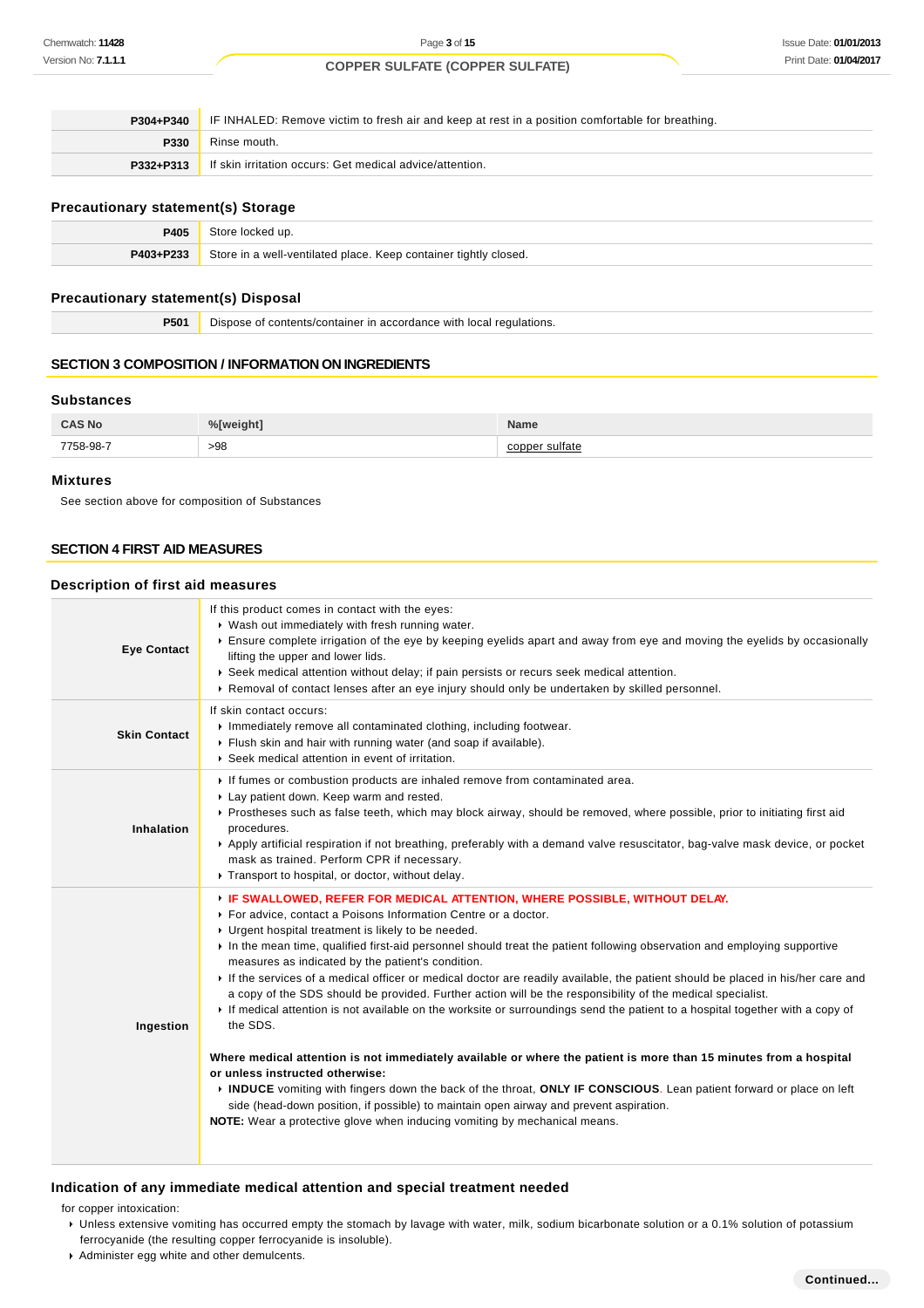- Maintain electrolyte and fluid balances.
- Morphine or meperidine (Demerol) may be necessary for control of pain.
- If symptoms persist or intensify (especially circulatory collapse or cerebral disturbances, try BAL intramuscularly or penicillamine in accordance with the supplier's recommendations.
- **Figure 1** Treat shock vigorously with blood transfusions and perhaps vasopressor amines.
- If intravascular haemolysis becomes evident protect the kidneys by maintaining a diuresis with mannitol and perhaps by alkalinising the urine with sodium bicarbonate.
- It is unlikely that methylene blue would be effective against the occassional methaemoglobinemia and it might exacerbate the subsequent haemolytic episode.
- $\blacktriangleright$  Institute measures for impending renal and hepatic failure.

[GOSSELIN, SMITH & HODGE: Commercial Toxicology of Commercial Products]

- A role for activated for charcoals or emesis is, as yet, unproven.
- In severe poisoning CaNa2EDTA has been proposed.

[ELLENHORN & BARCELOUX: Medical Toxicology]

#### **SECTION 5 FIREFIGHTING MEASURES**

#### **Extinguishing media**

- Water spray or fog.
- Foam.
- Dry chemical powder.
- BCF (where regulations permit).
- Carbon dioxide.

## **Special hazards arising from the substrate or mixture**

| Opecial Hazards arising from the substrate of imature |                                                                                                                                                                                                                                                                                                                                                                                                                                                                                                                                                                                            |  |  |
|-------------------------------------------------------|--------------------------------------------------------------------------------------------------------------------------------------------------------------------------------------------------------------------------------------------------------------------------------------------------------------------------------------------------------------------------------------------------------------------------------------------------------------------------------------------------------------------------------------------------------------------------------------------|--|--|
| <b>Fire Incompatibility</b>                           | None known.                                                                                                                                                                                                                                                                                                                                                                                                                                                                                                                                                                                |  |  |
| <b>Advice for firefighters</b>                        |                                                                                                                                                                                                                                                                                                                                                                                                                                                                                                                                                                                            |  |  |
| <b>Fire Fighting</b>                                  | Alert Fire Brigade and tell them location and nature of hazard.<br>$\triangleright$ Wear breathing apparatus plus protective gloves in the event of a fire.<br>▶ Prevent, by any means available, spillage from entering drains or water courses.<br>► Use fire fighting procedures suitable for surrounding area.<br>▶ DO NOT approach containers suspected to be hot.<br>$\triangleright$ Cool fire exposed containers with water spray from a protected location.<br>If safe to do so, remove containers from path of fire.<br>Equipment should be thoroughly decontaminated after use. |  |  |
| <b>Fire/Explosion Hazard</b>                          | $\triangleright$ Non combustible.<br>► Not considered a significant fire risk, however containers may burn.<br>Decomposition may produce toxic fumes of:<br>sulfur oxides (SOx)<br>metal oxides                                                                                                                                                                                                                                                                                                                                                                                            |  |  |
| <b>HAZCHEM</b>                                        | 2Z                                                                                                                                                                                                                                                                                                                                                                                                                                                                                                                                                                                         |  |  |

#### **SECTION 6 ACCIDENTAL RELEASE MEASURES**

#### **Personal precautions, protective equipment and emergency procedures**

See section 8

### **Environmental precautions**

See section 12

#### **Methods and material for containment and cleaning up**

| <b>Minor Spills</b> | ▶ Remove all ignition sources.<br>• Clean up all spills immediately.<br>Avoid contact with skin and eyes.<br>$\triangleright$ Control personal contact with the substance, by using protective equipment.<br>▶ Use dry clean up procedures and avoid generating dust.<br>▶ Place in a suitable, labelled container for waste disposal.<br>Environmental hazard - contain spillage. |
|---------------------|------------------------------------------------------------------------------------------------------------------------------------------------------------------------------------------------------------------------------------------------------------------------------------------------------------------------------------------------------------------------------------|
| <b>Major Spills</b> | Environmental hazard - contain spillage.<br>Moderate hazard.<br><b>CAUTION:</b> Advise personnel in area.<br>Alert Emergency Services and tell them location and nature of hazard.                                                                                                                                                                                                 |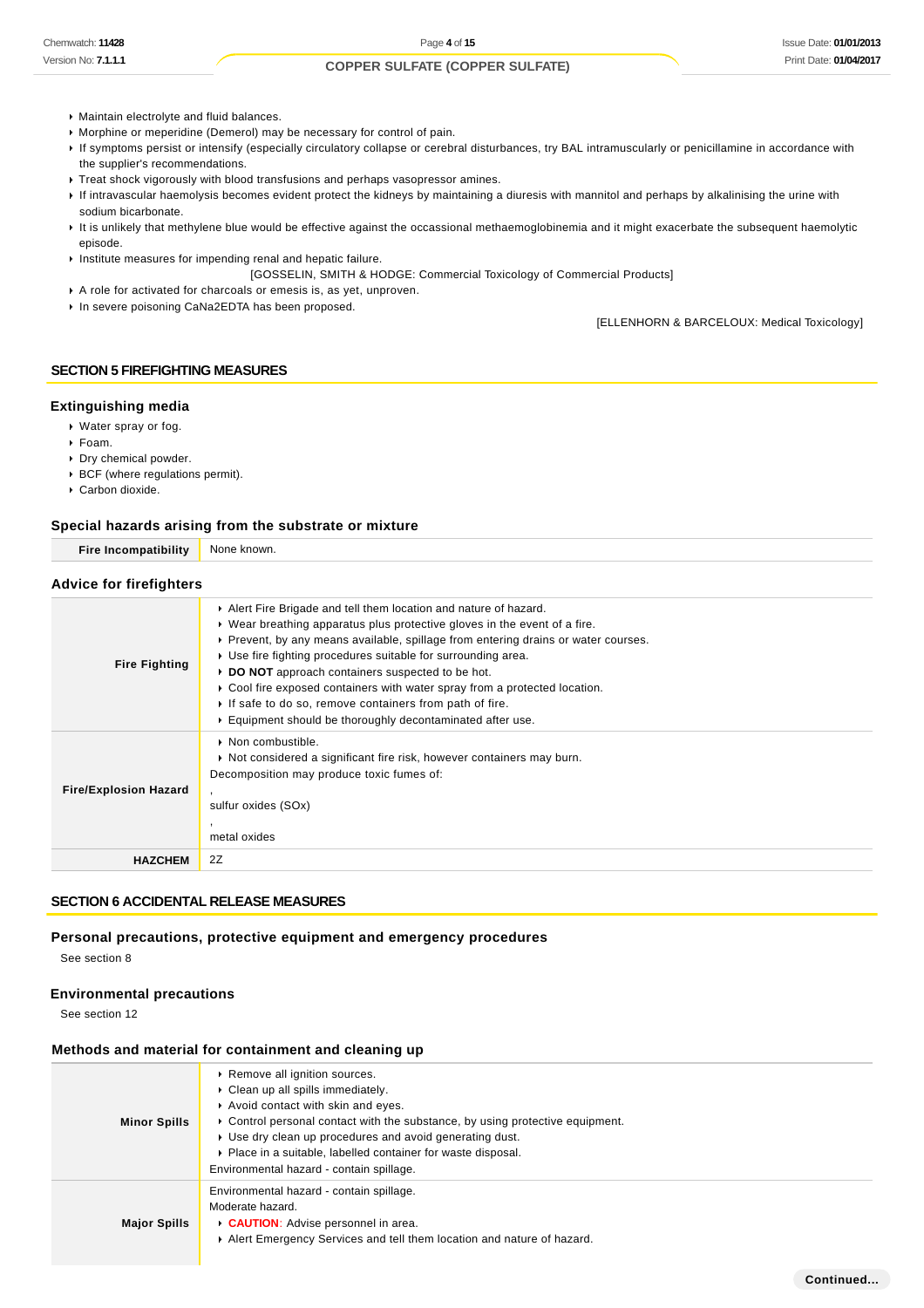- Control personal contact by wearing protective clothing.
- Prevent, by any means available, spillage from entering drains or water courses.
- ▶ Recover product wherever possible.
- **IF DRY:** Use dry clean up procedures and avoid generating dust. Collect residues and place in sealed plastic bags or other containers for disposal. **IF WET:** Vacuum/shovel up and place in labelled containers for disposal.
- **ALWAYS:** Wash area down with large amounts of water and prevent runoff into drains.
- ▶ If contamination of drains or waterways occurs, advise Emergency Services.

Personal Protective Equipment advice is contained in Section 8 of the SDS.

#### **SECTION 7 HANDLING AND STORAGE**

## **Precautions for safe handling**

|                   | Avoid all personal contact, including inhalation.                                                                           |
|-------------------|-----------------------------------------------------------------------------------------------------------------------------|
|                   | ▶ Wear protective clothing when risk of exposure occurs.                                                                    |
|                   | ▶ Use in a well-ventilated area.                                                                                            |
|                   | ▶ Prevent concentration in hollows and sumps.                                                                               |
|                   | DO NOT enter confined spaces until atmosphere has been checked.                                                             |
|                   | DO NOT allow material to contact humans, exposed food or food utensils.                                                     |
|                   | Avoid contact with incompatible materials.                                                                                  |
| Safe handling     | When handling, DO NOT eat, drink or smoke.                                                                                  |
|                   | ▶ Keep containers securely sealed when not in use.                                                                          |
|                   | Avoid physical damage to containers.                                                                                        |
|                   | Always wash hands with soap and water after handling.                                                                       |
|                   | ► Work clothes should be laundered separately. Launder contaminated clothing before re-use.                                 |
|                   | ▶ Use good occupational work practice.                                                                                      |
|                   | ► Observe manufacturer's storage and handling recommendations contained within this SDS.                                    |
|                   | Atmosphere should be regularly checked against established exposure standards to ensure safe working conditions are         |
|                   | maintained.                                                                                                                 |
|                   | Store in original containers.                                                                                               |
|                   | ▶ Keep containers securely sealed.                                                                                          |
|                   | Store in a cool, dry area protected from environmental extremes.                                                            |
|                   | Store away from incompatible materials and foodstuff containers.                                                            |
|                   | ► Protect containers against physical damage and check regularly for leaks.                                                 |
| Other information | ► Observe manufacturer's storage and handling recommendations contained within this SDS.                                    |
|                   | For major quantities:                                                                                                       |
|                   | ► Consider storage in bunded areas - ensure storage areas are isolated from sources of community water (including           |
|                   | stormwater, ground water, lakes and streams}.                                                                               |
|                   | Ensure that accidental discharge to air or water is the subject of a contingency disaster management plan; this may require |
|                   | consultation with local authorities.                                                                                        |

## **Conditions for safe storage, including any incompatibilities**

| Suitable container                | DO NOT use aluminium or galvanised containers<br>• Polyethylene or polypropylene container.<br>▶ Check all containers are clearly labelled and free from leaks.                                                                                                                                                                                                                                                                                                                                                                                                                                                                                                                                                                                                                                                                                                                                                                                                                                                                                                                                                                                                                                                                                                                                                                                                                                                                                                                                                                                                                                                                                                                                      |
|-----------------------------------|------------------------------------------------------------------------------------------------------------------------------------------------------------------------------------------------------------------------------------------------------------------------------------------------------------------------------------------------------------------------------------------------------------------------------------------------------------------------------------------------------------------------------------------------------------------------------------------------------------------------------------------------------------------------------------------------------------------------------------------------------------------------------------------------------------------------------------------------------------------------------------------------------------------------------------------------------------------------------------------------------------------------------------------------------------------------------------------------------------------------------------------------------------------------------------------------------------------------------------------------------------------------------------------------------------------------------------------------------------------------------------------------------------------------------------------------------------------------------------------------------------------------------------------------------------------------------------------------------------------------------------------------------------------------------------------------------|
| <b>Storage</b><br>incompatibility | Derivative of electropositive metal.<br>Inorganic derivative of Group 11 metal.<br>▶ WARNING: Avoid or control reaction with peroxides. All transition metal peroxides should be considered as potentially<br>explosive. For example transition metal complexes of alkyl hydroperoxides may decompose explosively.<br>Figure The pi-complexes formed between chromium(0), vanadium(0) and other transition metals (haloarene-metal complexes) and<br>mono-or poly-fluorobenzene show extreme sensitivity to heat and are explosive.<br>Avoid reaction with borohydrides or cyanoborohydrides<br>▶ Metals and their oxides or salts may react violently with chlorine trifluoride and bromine trifluoride.<br>▶ These trifluorides are hypergolic oxidisers. They ignites on contact (without external source of heat or ignition) with<br>recognised fuels - contact with these materials, following an ambient or slightly elevated temperature, is often violent and<br>may produce ignition.<br>The state of subdivision may affect the results.<br>Copper sulfate:<br>reacts violently with strong bases, hydroxylamine. (with ignition), magnesium (producing hydrogen gas)<br>in contact with potassium chlorate is potentially explosive<br>► solutions are acidic and can react with metals to evolve flammable hydrogen gas. - corrosive to some metals including<br>steel.<br>is incompatible with sulfuric acid, caustics, ammonia, aliphatic amines, alkanolamines, amides, alkylene oxides,<br>epichlorohydrin, organic anhydrides, isocyanates, vinyl acetate<br>► dusts or mists may react with acetylene to form shock-sensitive copper acetylides<br>Segregate from alcohol, water. |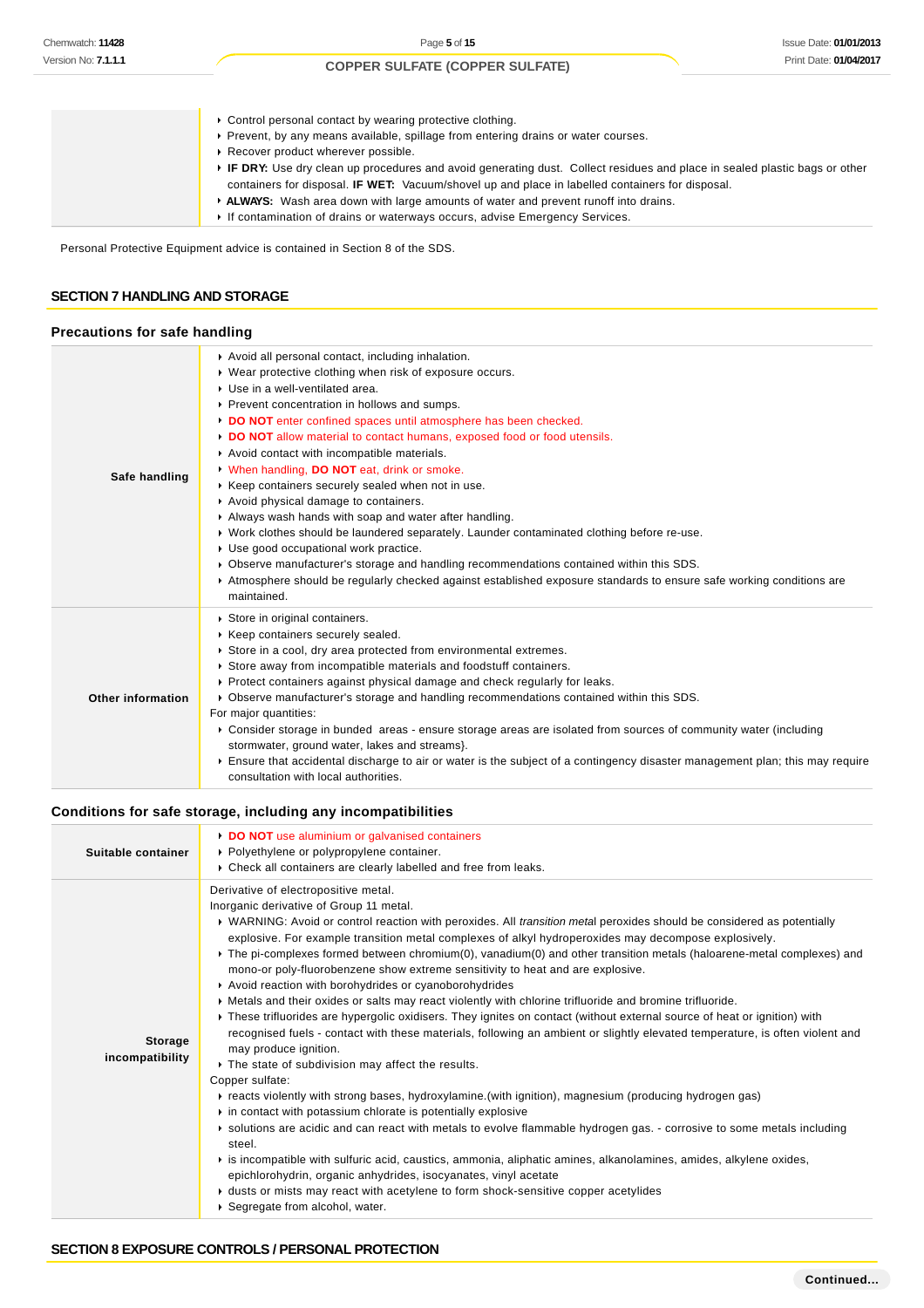# **Control parameters**

# **OCCUPATIONAL EXPOSURE LIMITS (OEL)**

# **INGREDIENT DATA**

Not Available

#### **EMERGENCY LIMITS**

| Ingredient     | <b>Material name</b>                 | TEEL-1               | TEEL-2            | TEEL-3   |
|----------------|--------------------------------------|----------------------|-------------------|----------|
| copper sulfate | Copper sulfate; (Copper(II) sulfate) | $7.5 \text{ mg/m}$ 3 | $10 \text{ mg/m}$ | 59 mg/m3 |
|                |                                      |                      |                   |          |
| Ingredient     | <b>Original IDLH</b>                 | <b>Revised IDLH</b>  |                   |          |
| copper sulfate | Not Available                        | Not Available        |                   |          |

# **MATERIAL DATA**

# **Exposure controls**

|                                     | Engineering controls are used to remove a hazard or place a barrier between the worker and the hazard. Well-designed<br>engineering controls can be highly effective in protecting workers and will typically be independent of worker interactions to<br>provide this high level of protection.<br>The basic types of engineering controls are:<br>Process controls which involve changing the way a job activity or process is done to reduce the risk.<br>Enclosure and/or isolation of emission source which keeps a selected hazard "physically" away from the worker and<br>ventilation that strategically "adds" and "removes" air in the work environment. Ventilation can remove or dilute an air<br>contaminant if designed properly. The design of a ventilation system must match the particular process and chemical or<br>contaminant in use.<br>Employers may need to use multiple types of controls to prevent employee overexposure.<br>Local exhaust ventilation usually required. If risk of overexposure exists, wear approved respirator. Correct fit is essential to<br>obtain adequate protection. Supplied-air type respirator may be required in special circumstances. Correct fit is essential to |                                  |                                        |  |
|-------------------------------------|------------------------------------------------------------------------------------------------------------------------------------------------------------------------------------------------------------------------------------------------------------------------------------------------------------------------------------------------------------------------------------------------------------------------------------------------------------------------------------------------------------------------------------------------------------------------------------------------------------------------------------------------------------------------------------------------------------------------------------------------------------------------------------------------------------------------------------------------------------------------------------------------------------------------------------------------------------------------------------------------------------------------------------------------------------------------------------------------------------------------------------------------------------------------------------------------------------------------------|----------------------------------|----------------------------------------|--|
|                                     | ensure adequate protection.<br>An approved self contained breathing apparatus (SCBA) may be required in some situations.                                                                                                                                                                                                                                                                                                                                                                                                                                                                                                                                                                                                                                                                                                                                                                                                                                                                                                                                                                                                                                                                                                     |                                  |                                        |  |
|                                     | Provide adequate ventilation in warehouse or closed storage area. Air contaminants generated in the workplace possess                                                                                                                                                                                                                                                                                                                                                                                                                                                                                                                                                                                                                                                                                                                                                                                                                                                                                                                                                                                                                                                                                                        |                                  |                                        |  |
|                                     | varying "escape" velocities which, in turn, determine the "capture velocities" of fresh circulating air required to effectively<br>remove the contaminant.                                                                                                                                                                                                                                                                                                                                                                                                                                                                                                                                                                                                                                                                                                                                                                                                                                                                                                                                                                                                                                                                   |                                  |                                        |  |
|                                     | Type of Contaminant:                                                                                                                                                                                                                                                                                                                                                                                                                                                                                                                                                                                                                                                                                                                                                                                                                                                                                                                                                                                                                                                                                                                                                                                                         |                                  | Air Speed:                             |  |
|                                     | solvent, vapours, degreasing etc., evaporating from tank (in still air).                                                                                                                                                                                                                                                                                                                                                                                                                                                                                                                                                                                                                                                                                                                                                                                                                                                                                                                                                                                                                                                                                                                                                     |                                  | $0.25 - 0.5$ m/s<br>$(50-100)$ f/min.) |  |
| Appropriate<br>engineering controls | aerosols, fumes from pouring operations, intermittent container filling, low speed conveyer transfers,<br>welding, spray drift, plating acid fumes, pickling (released at low velocity into zone of active<br>generation)                                                                                                                                                                                                                                                                                                                                                                                                                                                                                                                                                                                                                                                                                                                                                                                                                                                                                                                                                                                                    |                                  | $0.5 - 1$ m/s<br>(100-200 f/min.)      |  |
|                                     | direct spray, spray painting in shallow booths, drum filling, conveyer loading, crusher dusts, gas<br>discharge (active generation into zone of rapid air motion)                                                                                                                                                                                                                                                                                                                                                                                                                                                                                                                                                                                                                                                                                                                                                                                                                                                                                                                                                                                                                                                            |                                  | $1-2.5$ m/s<br>(200-500 f/min.)        |  |
|                                     | grinding, abrasive blasting, tumbling, high speed wheel generated dusts (released at high initial velocity<br>into zone of very high rapid air motion).                                                                                                                                                                                                                                                                                                                                                                                                                                                                                                                                                                                                                                                                                                                                                                                                                                                                                                                                                                                                                                                                      |                                  | $2.5 - 10$ m/s<br>(500-2000 f/min.)    |  |
|                                     | Within each range the appropriate value depends on:                                                                                                                                                                                                                                                                                                                                                                                                                                                                                                                                                                                                                                                                                                                                                                                                                                                                                                                                                                                                                                                                                                                                                                          |                                  |                                        |  |
|                                     | Lower end of the range                                                                                                                                                                                                                                                                                                                                                                                                                                                                                                                                                                                                                                                                                                                                                                                                                                                                                                                                                                                                                                                                                                                                                                                                       | Upper end of the range           |                                        |  |
|                                     | 1: Room air currents minimal or favourable to capture                                                                                                                                                                                                                                                                                                                                                                                                                                                                                                                                                                                                                                                                                                                                                                                                                                                                                                                                                                                                                                                                                                                                                                        | 1: Disturbing room air currents  |                                        |  |
|                                     | 2: Contaminants of low toxicity or of nuisance value only.                                                                                                                                                                                                                                                                                                                                                                                                                                                                                                                                                                                                                                                                                                                                                                                                                                                                                                                                                                                                                                                                                                                                                                   | 2: Contaminants of high toxicity |                                        |  |
|                                     | 3: Intermittent, low production.                                                                                                                                                                                                                                                                                                                                                                                                                                                                                                                                                                                                                                                                                                                                                                                                                                                                                                                                                                                                                                                                                                                                                                                             | 3: High production, heavy use    |                                        |  |
|                                     | 4: Large hood or large air mass in motion                                                                                                                                                                                                                                                                                                                                                                                                                                                                                                                                                                                                                                                                                                                                                                                                                                                                                                                                                                                                                                                                                                                                                                                    | 4: Small hood-local control only |                                        |  |
|                                     | Simple theory shows that air velocity falls rapidly with distance away from the opening of a simple extraction pipe. Velocity<br>generally decreases with the square of distance from the extraction point (in simple cases). Therefore the air speed at the<br>extraction point should be adjusted, accordingly, after reference to distance from the contaminating source. The air velocity<br>at the extraction fan, for example, should be a minimum of 1-2 m/s (200-400 f/min) for extraction of solvents generated in a<br>tank 2 meters distant from the extraction point. Other mechanical considerations, producing performance deficits within the<br>extraction apparatus, make it essential that theoretical air velocities are multiplied by factors of 10 or more when extraction<br>systems are installed or used.                                                                                                                                                                                                                                                                                                                                                                                            |                                  |                                        |  |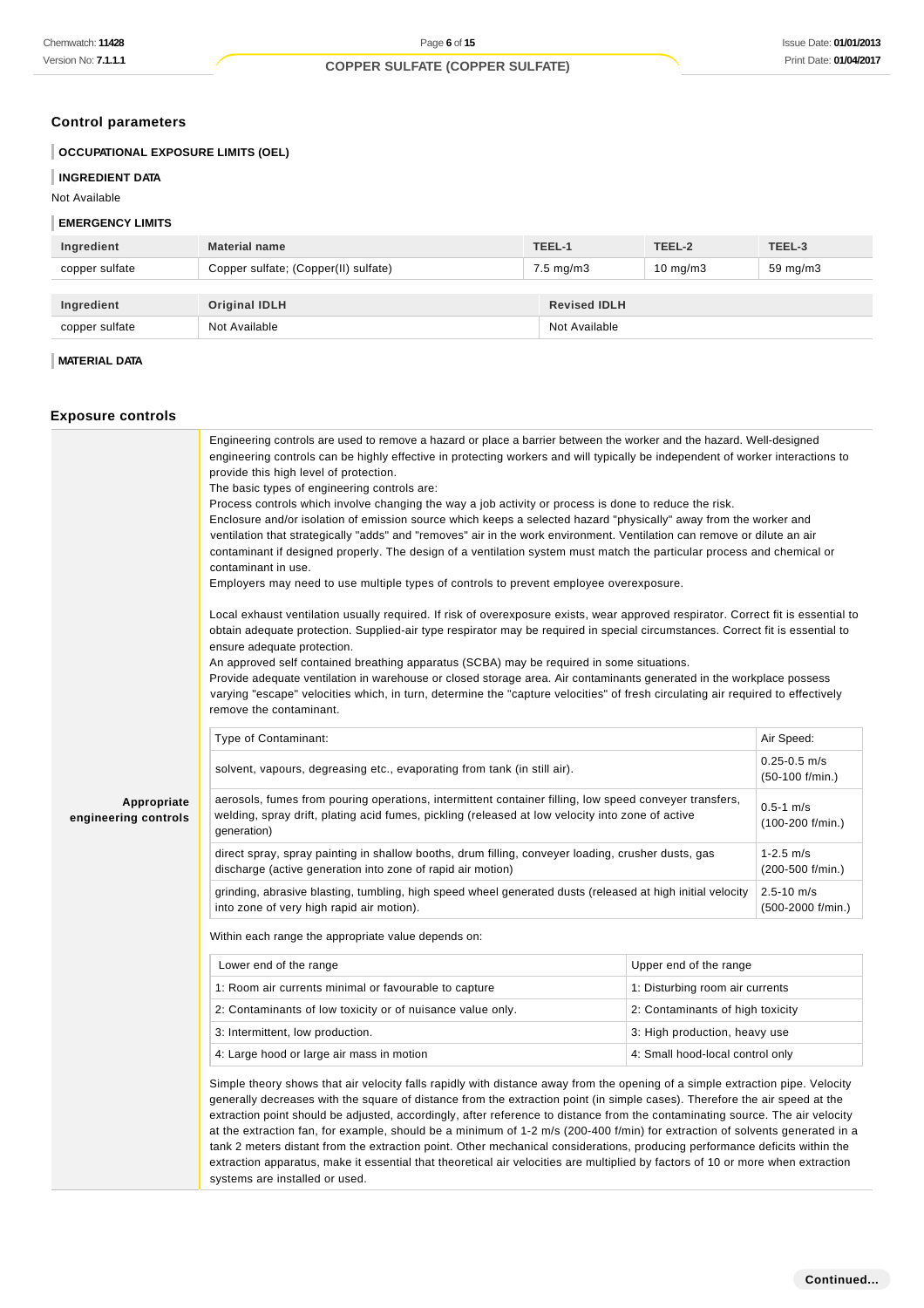| <b>Personal protection</b>                             |                                                                                                                                                                                                                                                                                                                                                                                                                                                                                                                                                                                                                                                                                                                                                                                                                                                                                                                                                                                                                                                                                                                                                                                                                                                                                                                                                                                                                                                                                                                                                                                                                                                                                                                                                                                                                                                                                                                                                                                                                                                                                                                                                                                                                                                                                                                                                                                                                                                                                                                                                                                                                                                                                                                                                                                                                                                                                                                                                                                                                                                                                                                                                                                                                                                                                                                                                                                                                                                                                                                                                                                                                                                                                                            |  |  |
|--------------------------------------------------------|------------------------------------------------------------------------------------------------------------------------------------------------------------------------------------------------------------------------------------------------------------------------------------------------------------------------------------------------------------------------------------------------------------------------------------------------------------------------------------------------------------------------------------------------------------------------------------------------------------------------------------------------------------------------------------------------------------------------------------------------------------------------------------------------------------------------------------------------------------------------------------------------------------------------------------------------------------------------------------------------------------------------------------------------------------------------------------------------------------------------------------------------------------------------------------------------------------------------------------------------------------------------------------------------------------------------------------------------------------------------------------------------------------------------------------------------------------------------------------------------------------------------------------------------------------------------------------------------------------------------------------------------------------------------------------------------------------------------------------------------------------------------------------------------------------------------------------------------------------------------------------------------------------------------------------------------------------------------------------------------------------------------------------------------------------------------------------------------------------------------------------------------------------------------------------------------------------------------------------------------------------------------------------------------------------------------------------------------------------------------------------------------------------------------------------------------------------------------------------------------------------------------------------------------------------------------------------------------------------------------------------------------------------------------------------------------------------------------------------------------------------------------------------------------------------------------------------------------------------------------------------------------------------------------------------------------------------------------------------------------------------------------------------------------------------------------------------------------------------------------------------------------------------------------------------------------------------------------------------------------------------------------------------------------------------------------------------------------------------------------------------------------------------------------------------------------------------------------------------------------------------------------------------------------------------------------------------------------------------------------------------------------------------------------------------------------------------|--|--|
| Eye and face<br>protection                             | Safety glasses with side shields.<br>▶ Chemical goggles.<br>► Contact lenses may pose a special hazard; soft contact lenses may absorb and concentrate irritants. A written policy<br>document, describing the wearing of lenses or restrictions on use, should be created for each workplace or task. This should<br>include a review of lens absorption and adsorption for the class of chemicals in use and an account of injury experience.<br>Medical and first-aid personnel should be trained in their removal and suitable equipment should be readily available. In the<br>event of chemical exposure, begin eye irrigation immediately and remove contact lens as soon as practicable. Lens should<br>be removed at the first signs of eye redness or irritation - lens should be removed in a clean environment only after<br>workers have washed hands thoroughly. [CDC NIOSH Current Intelligence Bulletin 59], [AS/NZS 1336 or national<br>equivalent]                                                                                                                                                                                                                                                                                                                                                                                                                                                                                                                                                                                                                                                                                                                                                                                                                                                                                                                                                                                                                                                                                                                                                                                                                                                                                                                                                                                                                                                                                                                                                                                                                                                                                                                                                                                                                                                                                                                                                                                                                                                                                                                                                                                                                                                                                                                                                                                                                                                                                                                                                                                                                                                                                                                                       |  |  |
| <b>Skin protection</b>                                 | See Hand protection below                                                                                                                                                                                                                                                                                                                                                                                                                                                                                                                                                                                                                                                                                                                                                                                                                                                                                                                                                                                                                                                                                                                                                                                                                                                                                                                                                                                                                                                                                                                                                                                                                                                                                                                                                                                                                                                                                                                                                                                                                                                                                                                                                                                                                                                                                                                                                                                                                                                                                                                                                                                                                                                                                                                                                                                                                                                                                                                                                                                                                                                                                                                                                                                                                                                                                                                                                                                                                                                                                                                                                                                                                                                                                  |  |  |
| <b>Hands/feet protection</b><br><b>Body protection</b> | The selection of suitable gloves does not only depend on the material, but also on further marks of quality which vary from<br>manufacturer to manufacturer. Where the chemical is a preparation of several substances, the resistance of the glove<br>material can not be calculated in advance and has therefore to be checked prior to the application.<br>The exact break through time for substances has to be obtained from the manufacturer of the protective gloves and has to<br>be observed when making a final choice.<br>Personal hygiene is a key element of effective hand care. Gloves must only be worn on clean hands. After using gloves,<br>hands should be washed and dried thoroughly. Application of a non-perfumed moisturizer is recommended.<br>Suitability and durability of glove type is dependent on usage. Important factors in the selection of gloves include:<br>frequency and duration of contact,<br>chemical resistance of glove material,<br>glove thickness and<br>dexterity<br>Select gloves tested to a relevant standard (e.g. Europe EN 374, US F739, AS/NZS 2161.1 or national equivalent).<br>When prolonged or frequently repeated contact may occur, a glove with a protection class of 5 or higher<br>(breakthrough time greater than 240 minutes according to EN 374, AS/NZS 2161.10.1 or national equivalent) is<br>recommended.<br>When only brief contact is expected, a glove with a protection class of 3 or higher (breakthrough time greater<br>than 60 minutes according to EN 374, AS/NZS 2161.10.1 or national equivalent) is recommended.<br>Some glove polymer types are less affected by movement and this should be taken into account when<br>considering gloves for long-term use.<br>Contaminated gloves should be replaced.<br>For general applications, gloves with a thickness typically greater than 0.35 mm, are recommended.<br>It should be emphasised that glove thickness is not necessarily a good predictor of glove resistance to a specific chemical,<br>as the permeation efficiency of the glove will be dependent on the exact composition of the glove material. Therefore, glove<br>selection should also be based on consideration of the task requirements and knowledge of breakthrough times.<br>Glove thickness may also vary depending on the glove manufacturer, the glove type and the glove model. Therefore, the<br>manufacturers' technical data should always be taken into account to ensure selection of the most appropriate glove for the<br>task.<br>Note: Depending on the activity being conducted, gloves of varying thickness may be required for specific tasks. For<br>example:<br>Thinner gloves (down to 0.1 mm or less) may be required where a high degree of manual dexterity is needed.<br>However, these gloves are only likely to give short duration protection and would normally be just for single use<br>applications, then disposed of.<br>Thicker gloves (up to 3 mm or more) may be required where there is a mechanical (as well as a chemical) risk<br>i.e. where there is abrasion or puncture potential<br>Gloves must only be worn on clean hands. After using gloves, hands should be washed and dried thoroughly. Application of a<br>non-perfumed moisturiser is recommended.<br>Experience indicates that the following polymers are suitable as glove materials for protection against undissolved, dry<br>solids, where abrasive particles are not present.<br>polychloroprene.<br>nitrile rubber.<br>butyl rubber.<br>• fluorocaoutchouc.<br>polyvinyl chloride.<br>Gloves should be examined for wear and/ or degradation constantly.<br>See Other protection below |  |  |
|                                                        |                                                                                                                                                                                                                                                                                                                                                                                                                                                                                                                                                                                                                                                                                                                                                                                                                                                                                                                                                                                                                                                                                                                                                                                                                                                                                                                                                                                                                                                                                                                                                                                                                                                                                                                                                                                                                                                                                                                                                                                                                                                                                                                                                                                                                                                                                                                                                                                                                                                                                                                                                                                                                                                                                                                                                                                                                                                                                                                                                                                                                                                                                                                                                                                                                                                                                                                                                                                                                                                                                                                                                                                                                                                                                                            |  |  |
| Other protection                                       | • Overalls.<br>▶ P.V.C. apron.<br>▶ Barrier cream.<br>▶ Skin cleansing cream.<br>▶ Eye wash unit.                                                                                                                                                                                                                                                                                                                                                                                                                                                                                                                                                                                                                                                                                                                                                                                                                                                                                                                                                                                                                                                                                                                                                                                                                                                                                                                                                                                                                                                                                                                                                                                                                                                                                                                                                                                                                                                                                                                                                                                                                                                                                                                                                                                                                                                                                                                                                                                                                                                                                                                                                                                                                                                                                                                                                                                                                                                                                                                                                                                                                                                                                                                                                                                                                                                                                                                                                                                                                                                                                                                                                                                                          |  |  |
| <b>Thermal hazards</b>                                 | Not Available                                                                                                                                                                                                                                                                                                                                                                                                                                                                                                                                                                                                                                                                                                                                                                                                                                                                                                                                                                                                                                                                                                                                                                                                                                                                                                                                                                                                                                                                                                                                                                                                                                                                                                                                                                                                                                                                                                                                                                                                                                                                                                                                                                                                                                                                                                                                                                                                                                                                                                                                                                                                                                                                                                                                                                                                                                                                                                                                                                                                                                                                                                                                                                                                                                                                                                                                                                                                                                                                                                                                                                                                                                                                                              |  |  |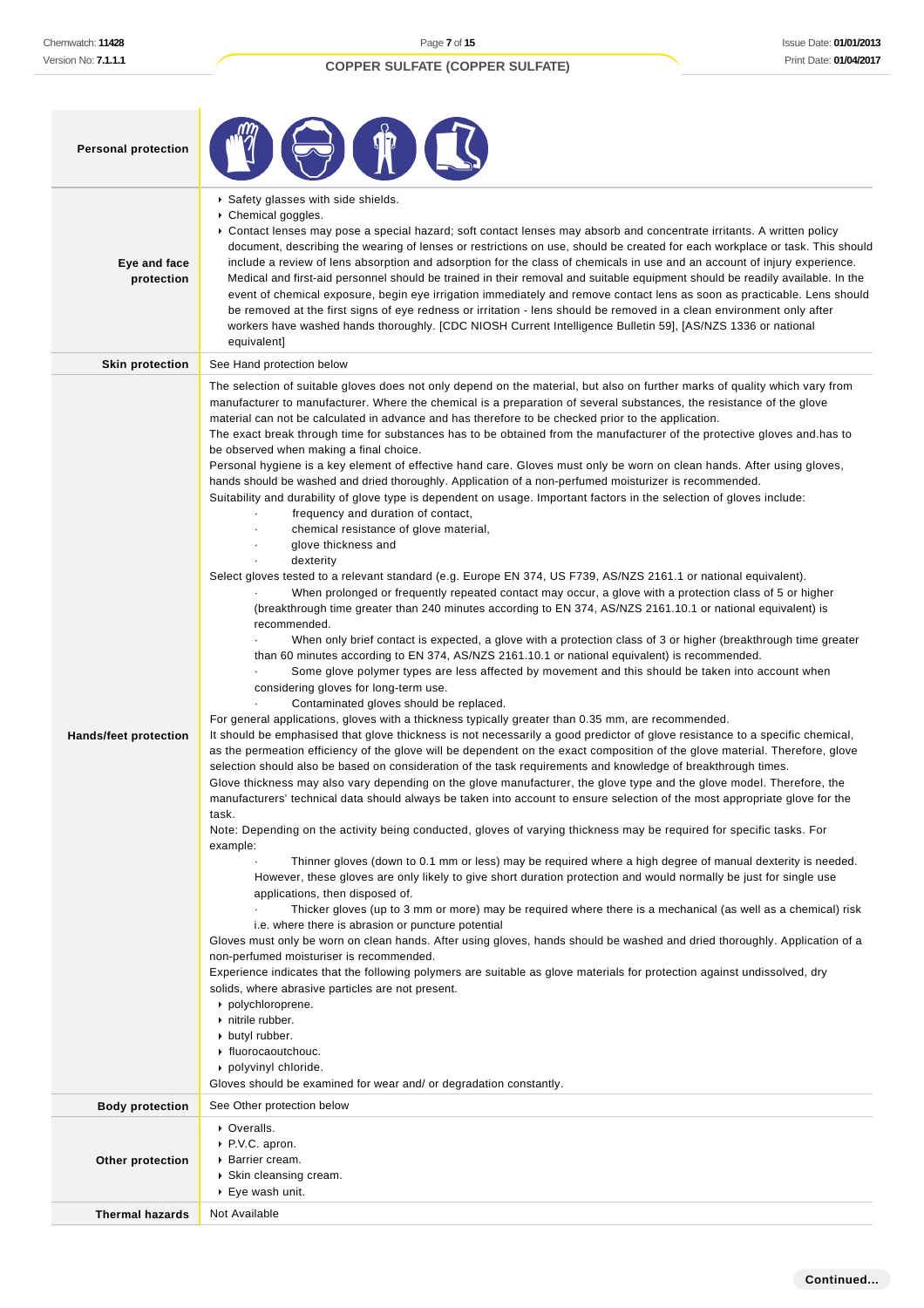## **Respiratory protection**

- Respirators may be necessary when engineering and administrative controls do not adequately prevent exposures.
- ▶ The decision to use respiratory protection should be based on professional judgment that takes into account toxicity information, exposure measurement data, and frequency and likelihood of the worker's exposure - ensure users are not subject to high thermal loads which may result in heat stress or distress due to personal protective equipment (powered, positive flow, full face apparatus may be an option).
- Published occupational exposure limits, where they exist, will assist in determining the adequacy of the selected respiratory protection. These may be government mandated or vendor recommended.
- Certified respirators will be useful for protecting workers from inhalation of particulates when properly selected and fit tested as part of a complete respiratory protection program.
- Use approved positive flow mask if significant quantities of dust becomes airborne.

Try to avoid creating dust conditions.

### **SECTION 9 PHYSICAL AND CHEMICAL PROPERTIES**

### **Information on basic physical and chemical properties**

**Appearance** Odourless, greyish-white to greenish white hygroscopic rhombic crystals or amorphous powder; soluble in water (14.3 g/100 ml in cold water, 75.4 g/100 ml in hot water) and methanol. Insoluble in alcohol.

| <b>Physical state</b>                           | <b>Divided Solid</b> | <b>Relative density</b><br>(Water = $1$ )         | 3.60             |
|-------------------------------------------------|----------------------|---------------------------------------------------|------------------|
| Odour                                           | Not Available        | <b>Partition coefficient</b><br>n-octanol / water | Not Available    |
| <b>Odour threshold</b>                          | Not Available        | Auto-ignition<br>temperature (°C)                 | Not Applicable   |
| pH (as supplied)                                | Not Applicable       | Decomposition<br>temperature                      | 650 decomposes   |
| Melting point /<br>freezing point (°C)          | 200 (slight dec)     | <b>Viscosity (cSt)</b>                            | Not Applicable   |
| Initial boiling point<br>and boiling range (°C) | 650 (decomposes)     | Molecular weight<br>(g/mol)                       | 159.6            |
| Flash point (°C)                                | Not Applicable       | <b>Taste</b>                                      | Not Available    |
| <b>Evaporation rate</b>                         | Not Applicable       | <b>Explosive properties</b>                       | Not Available    |
| Flammability                                    | Not Applicable       | <b>Oxidising properties</b>                       | Not Available    |
| <b>Upper Explosive Limit</b><br>(%)             | Not Applicable       | <b>Surface Tension</b><br>(dyn/cm or mN/m)        | Not Applicable   |
| <b>Lower Explosive Limit</b><br>$(\%)$          | Not Applicable       | <b>Volatile Component</b><br>(%                   | Not Applicable   |
| Vapour pressure (kPa)                           | Not Applicable       | Gas group                                         | Not Available    |
| Solubility in water<br>(g/L)                    | Miscible             | pH as a solution (1%)                             | 3.5-4.5 (5% sol) |
| Vapour density (Air =<br>1)                     | Not Applicable       | VOC q/L                                           | Not Applicable   |

## **SECTION 10 STABILITY AND REACTIVITY**

| Reactivity                                    | See section 7                                                                                                                        |
|-----------------------------------------------|--------------------------------------------------------------------------------------------------------------------------------------|
| <b>Chemical stability</b>                     | • Unstable in the presence of incompatible materials.<br>▶ Product is considered stable.<br>Hazardous polymerisation will not occur. |
| Possibility of<br>hazardous reactions         | See section 7                                                                                                                        |
| <b>Conditions to avoid</b>                    | See section 7                                                                                                                        |
| Incompatible materials                        | See section 7                                                                                                                        |
| <b>Hazardous</b><br>decomposition<br>products | See section 5                                                                                                                        |

#### **SECTION 11 TOXICOLOGICAL INFORMATION**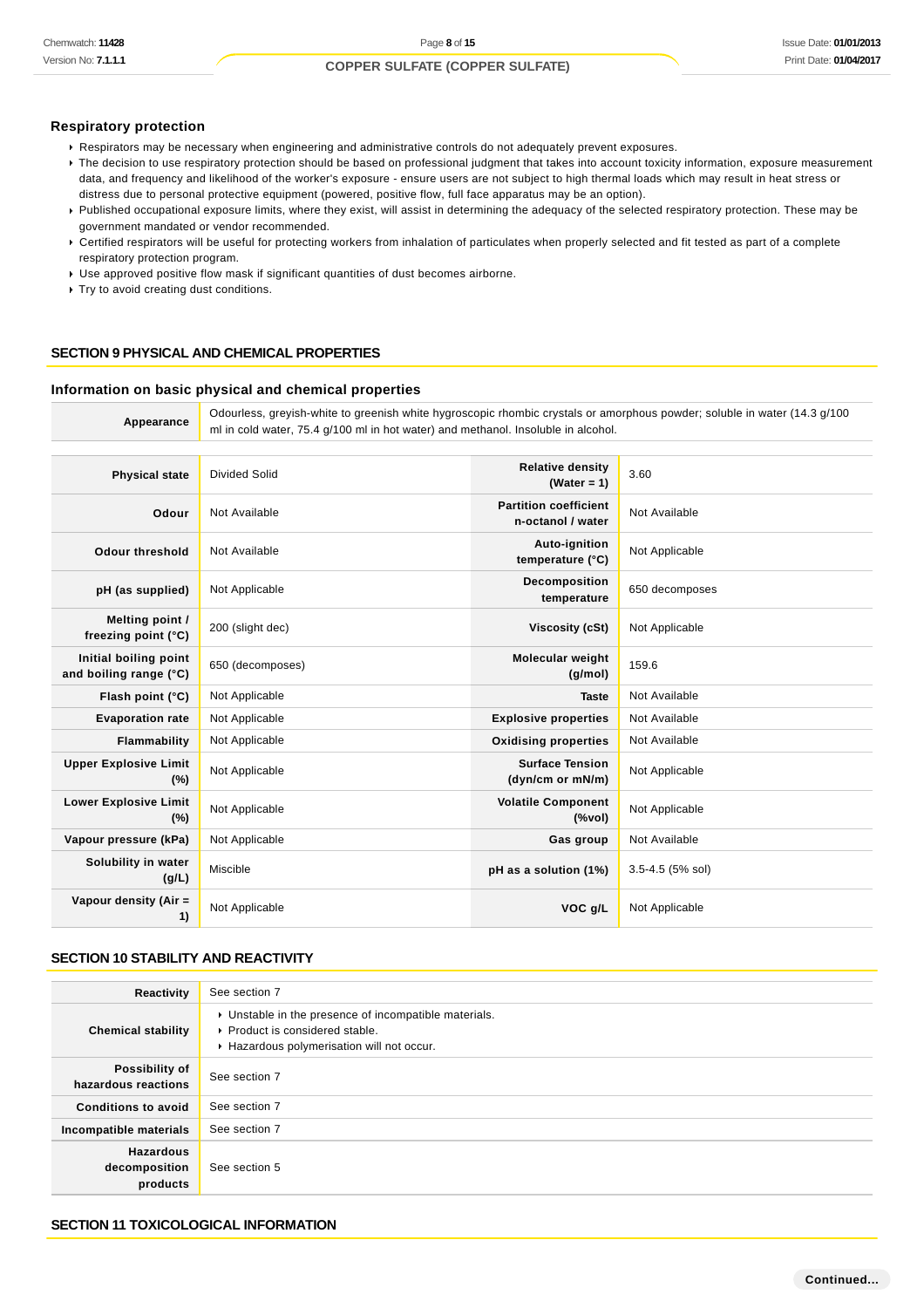# **Information on toxicological effects**

| Inhaled             | Evidence shows, or practical experience predicts, that the material produces irritation of the respiratory system, in a<br>substantial number of individuals, following inhalation. In contrast to most organs, the lung is able to respond to a chemical<br>insult by first removing or neutralising the irritant and then repairing the damage. The repair process, which initially evolved to<br>protect mammalian lungs from foreign matter and antigens, may however, produce further lung damage resulting in the<br>impairment of gas exchange, the primary function of the lungs. Respiratory tract irritation often results in an inflammatory<br>response involving the recruitment and activation of many cell types, mainly derived from the vascular system.<br>Levels above 10 ug/m3 of suspended inorganic sulfates in the air may cause an excess risk of asthmatic attacks in<br>susceptible persons<br>Persons with impaired respiratory function, airway diseases and conditions such as emphysema or chronic bronchitis, may<br>incur further disability if excessive concentrations of particulate are inhaled.<br>If prior damage to the circulatory or nervous systems has occurred or if kidney damage has been sustained, proper<br>screenings should be conducted on individuals who may be exposed to further risk if handling and use of the material result<br>in excessive exposures.<br>Copper poisoning following exposure to copper dusts and fume may result in headache, cold sweat and weak pulse. Capillary,<br>kidney, liver and brain damage are the longer term manifestations of such poisoning. Inhalation of freshly formed metal<br>oxide particles sized below 1.5 microns and generally between 0.02 to 0.05 microns may result in "metal fume fever".<br>Symptoms may be delayed for up to 12 hours and begin with the sudden onset of thirst, and a sweet, metallic or foul taste in<br>the mouth. Other symptoms include upper respiratory tract irritation accompanied by coughing and a dryness of the mucous<br>membranes, lassitude and a generalised feeling of malaise. Mild to severe headache, nausea, occasional vomiting, fever or<br>chills, exaggerated mental activity, profuse sweating, diarrhoea, excessive urination and prostration may also occur.<br>Tolerance to the fumes develops rapidly, but is quickly lost. All symptoms usually subside within 24-36 hours following<br>removal from exposure.                                                                                                                                                                                                                                                                                                                                                                                                                                                                                                                                                                                                 |
|---------------------|-----------------------------------------------------------------------------------------------------------------------------------------------------------------------------------------------------------------------------------------------------------------------------------------------------------------------------------------------------------------------------------------------------------------------------------------------------------------------------------------------------------------------------------------------------------------------------------------------------------------------------------------------------------------------------------------------------------------------------------------------------------------------------------------------------------------------------------------------------------------------------------------------------------------------------------------------------------------------------------------------------------------------------------------------------------------------------------------------------------------------------------------------------------------------------------------------------------------------------------------------------------------------------------------------------------------------------------------------------------------------------------------------------------------------------------------------------------------------------------------------------------------------------------------------------------------------------------------------------------------------------------------------------------------------------------------------------------------------------------------------------------------------------------------------------------------------------------------------------------------------------------------------------------------------------------------------------------------------------------------------------------------------------------------------------------------------------------------------------------------------------------------------------------------------------------------------------------------------------------------------------------------------------------------------------------------------------------------------------------------------------------------------------------------------------------------------------------------------------------------------------------------------------------------------------------------------------------------------------------------------------------------------------------------------------------------------------------------------------------------------------------------------------------------------------------------------------------------------------------------------------------------------------------------------------------------------------------------------------------------------------------------------------------------------------------------------------|
|                     | Inhalation of vapours or aerosols (mists, fumes), generated by the material during the course of normal handling, may be<br>damaging to the health of the individual.                                                                                                                                                                                                                                                                                                                                                                                                                                                                                                                                                                                                                                                                                                                                                                                                                                                                                                                                                                                                                                                                                                                                                                                                                                                                                                                                                                                                                                                                                                                                                                                                                                                                                                                                                                                                                                                                                                                                                                                                                                                                                                                                                                                                                                                                                                                                                                                                                                                                                                                                                                                                                                                                                                                                                                                                                                                                                                       |
| Ingestion           | Accidental ingestion of the material may be harmful; animal experiments indicate that ingestion of less than 150 gram may<br>be fatal or may produce serious damage to the health of the individual.<br>Sulfate salts are poorly absorbed from the gastro-intestinal tract but because of osmotic activity are able to draw water from<br>the lumen to produce diarrhoea (purging). Sulfate ion usually has little toxicological potential.<br>Numerous cases of a single oral exposure to high levels of copper have been reported. Consumption of copper-contaminated<br>drinking water has been associated with mainly gastrointestinal symptoms including nausea, abdominal pain, vomiting and<br>diarrhoea. A metallic taste, nausea, vomiting and epigastric burning often occur after ingestion of copper and its derivatives.<br>The vomitus is usually green/blue and discolours contaminated skin. Acute poisonings from the ingestion of copper salts are<br>rare due to their prompt removal by vomiting. Vomiting is due mainly to the local and astringent action of copper ion on the<br>stomach and bowel. Emesis usually occurs within 5 to 10 minutes but may be delayed if food is present in the stomach.<br>Should vomiting not occur, or is delayed, gradual absorption from the bowel may result in systemic poisoning with death,<br>possibly, following within several days. Apparent recovery may be followed by lethal relapse. Systemic effects of copper<br>resemble other heavy metal poisonings and produce wide-spread capillary damage, kidney and liver damage and central<br>nervous system excitation followed by depression. Haemolytic anaemia (a result of red-blood cell damage) has been<br>described in acute human poisoning. [GOSSELIN, SMITH HODGE: Clinical Toxicology of Commercial Products.]<br>Other symptoms of copper poisoning include lethargy, neurotoxicity, and increased blood pressure and respiratory rates.<br>Coma and death have followed attempted suicides using solutions of copper sulfate. Copper is an essential element and<br>most animal tissues have measurable amounts of copper associated with them. Humans have evolved mechanisms which<br>maintain is availability whilst limiting its toxicity (homeostasis). Copper is initially bound in the body to a blood-borne protein,<br>serum albumin and thereafter is more firmly bound to another protein, alpha-ceruloplasmin. Such binding effectively<br>"inactivates" the copper, thus reducing its potential to produce toxic damage. In healthy individuals, bound copper can reach<br>relatively high levels without producing adverse health effects. Excretion in the bile represents the major pathway by which<br>copper is removed from the body when it reaches potentially toxic levels. Copper may also be stored in the liver and bone<br>marrow where it is bound to another protein, metallothionein. A combination of binding and excretion ensures that the body is<br>able to tolerate relatively high loadings of copper. |
| <b>Skin Contact</b> | Evidence exists, or practical experience predicts, that the material either produces inflammation of the skin in a substantial<br>number of individuals following direct contact, and/or produces significant inflammation when applied to the healthy intact<br>skin of animals, for up to four hours, such inflammation being present twenty-four hours or more after the end of the<br>exposure period. Skin irritation may also be present after prolonged or repeated exposure; this may result in a form of<br>contact dermatitis (nonallergic). The dermatitis is often characterised by skin redness (erythema) and swelling (oedema)<br>which may progress to blistering (vesiculation), scaling and thickening of the epidermis. At the microscopic level there may<br>be intercellular oedema of the spongy layer of the skin (spongiosis) and intracellular oedema of the epidermis.<br>The material may accentuate any pre-existing dermatitis condition<br>Open cuts, abraded or irritated skin should not be exposed to this material<br>Exposure to copper, by skin, has come from its use in pigments, ointments, ornaments, jewellery, dental amalgams and<br>IUDs and as an antifungal agent and an algicide. Although copper algicides are used in the treatment of water in swimming<br>pools and reservoirs, there are no reports of toxicity from these applications. Reports of allergic contact dermatitis following<br>contact with copper and its salts have appeared in the literature, however the exposure concentrations leading to any effect<br>have been poorly characterised. In one study, patch testing of 1190 eczema patients found that only 13 (1.1%) cross-reacted<br>with 2% copper sulfate in petrolatum. The investigators warned, however, that the possibility of contamination with nickel (an<br>established contact allergen) might have been the cause of the reaction. Copper salts often produce an itching eczema in                                                                                                                                                                                                                                                                                                                                                                                                                                                                                                                                                                                                                                                                                                                                                                                                                                                                                                                                                                                                                                                                                                  |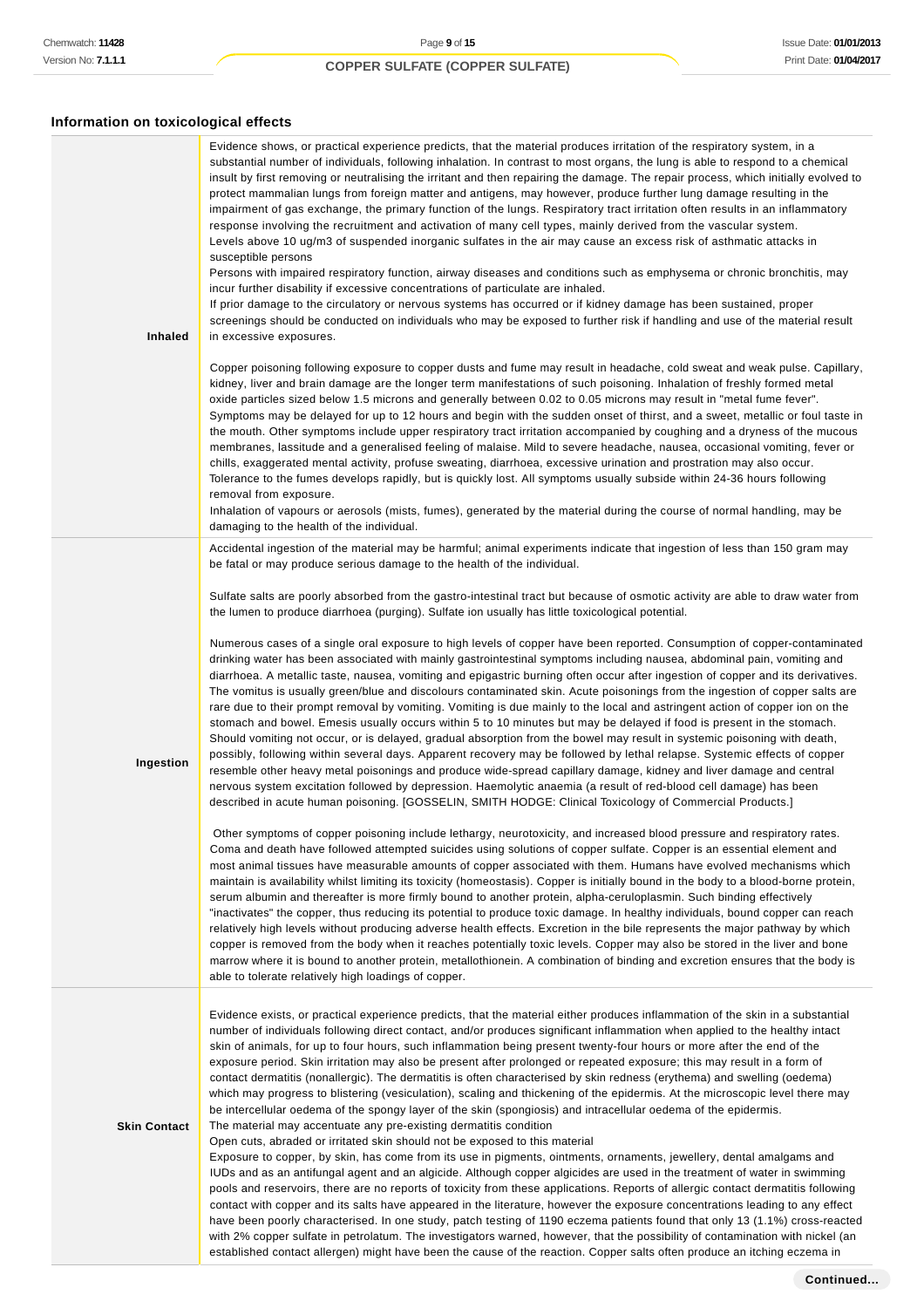|         | contact with skin. This is, likely, of a non-allergic nature.<br>Entry into the blood-stream through, for example, cuts, abrasions, puncture wounds or lesions, may produce systemic injury<br>with harmful effects. Examine the skin prior to the use of the material and ensure that any external damage is suitably<br>protected.                                                                                                                                                                                                                                                                                                                                                                                                                                                                                                                                                                                                                                                                                                                                                                                                                                                                                                                            |
|---------|-----------------------------------------------------------------------------------------------------------------------------------------------------------------------------------------------------------------------------------------------------------------------------------------------------------------------------------------------------------------------------------------------------------------------------------------------------------------------------------------------------------------------------------------------------------------------------------------------------------------------------------------------------------------------------------------------------------------------------------------------------------------------------------------------------------------------------------------------------------------------------------------------------------------------------------------------------------------------------------------------------------------------------------------------------------------------------------------------------------------------------------------------------------------------------------------------------------------------------------------------------------------|
| Eye     | Evidence exists, or practical experience predicts, that the material may cause eye irritation in a substantial number of<br>individuals and/or may produce significant ocular lesions which are present twenty-four hours or more after instillation into the<br>eye(s) of experimental animals.<br>Repeated or prolonged eye contact may cause inflammation characterised by temporary redness (similar to windburn) of the<br>conjunctiva (conjunctivitis); temporary impairment of vision and/or other transient eye damage/ulceration may occur.<br>Copper salts, in contact with the eye, may produce conjunctivitis or even ulceration and turbidity of the cornea.                                                                                                                                                                                                                                                                                                                                                                                                                                                                                                                                                                                       |
|         | Long-term exposure to respiratory irritants may result in disease of the airways involving difficult breathing and related<br>systemic problems.<br>Limited evidence suggests that repeated or long-term occupational exposure may produce cumulative health effects<br>involving organs or biochemical systems.<br>Limited evidence shows that inhalation of the material is capable of inducing a sensitisation reaction in a significant number<br>of individuals at a greater frequency than would be expected from the response of a normal population.<br>Pulmonary sensitisation, resulting in hyperactive airway dysfunction and pulmonary allergy may be accompanied by fatigue,<br>malaise and aching. Significant symptoms of exposure may persist for extended periods, even after exposure ceases.<br>Symptoms can be activated by a variety of nonspecific environmental stimuli such as automobile exhaust, perfumes and<br>passive smoking.                                                                                                                                                                                                                                                                                                     |
| Chronic | Long term exposure to high dust concentrations may cause changes in lung function (i.e. pneumoconiosis) caused by<br>particles less than 0.5 micron penetrating and remaining in the lung. A prime symptom is breathlessness. Lung shadows show<br>on X-ray.<br>Chronic copper poisoning is rarely recognised in man although in one instance, at least, symptoms more commonly<br>associated with exposures to mercury, namely infantile acrodynia (pink disease), have been described. Tissue damage of<br>mucous membranes may follow chronic dust exposure. A hazardous situation is exposure of a worker with the rare hereditary<br>condition (Wilson's disease or hereditary hepatolenticular degeneration) to copper exposure which may cause liver, kidney,<br>CNS, bone and sight damage and is potentially lethal. Haemolytic anaemia (a result of red-blood cell damage) is common in<br>cows and sheep poisoned by copper derivatives. Overdosing of copper feed supplements has resulted in pigmentary<br>cirrhosis of the liver. [GOSSELIN, SMITH HODGE: Clinical Toxicology of Commercial Products]<br>Levels above 10 ug/m3 of suspended inorganic sulfates in the air may cause an excess risk of asthmatic attacks in<br>susceptible persons |
|         | <b>TOVICITY</b><br><b>IDDITATION</b>                                                                                                                                                                                                                                                                                                                                                                                                                                                                                                                                                                                                                                                                                                                                                                                                                                                                                                                                                                                                                                                                                                                                                                                                                            |

|                | <b>TOXICITY</b>                                                                                                                                                                                                                 | <b>IRRITATION</b> |
|----------------|---------------------------------------------------------------------------------------------------------------------------------------------------------------------------------------------------------------------------------|-------------------|
| copper sulfate | dermal (rat) LD50: >2000 mg/kg <sup>[1]</sup>                                                                                                                                                                                   | Not Available     |
|                | Oral (rat) LD50: 300 mg/kg $^{[2]}$                                                                                                                                                                                             |                   |
| Legend:        | 1. Value obtained from Europe ECHA Registered Substances - Acute toxicity 2.* Value obtained from manufacturer's SDS.<br>Unless otherwise specified data extracted from RTECS - Register of Toxic Effect of chemical Substances |                   |

Asthma-like symptoms may continue for months or even years after exposure to the material ceases. This may be due to a non-allergenic condition known as reactive airways dysfunction syndrome (RADS) which can occur following exposure to high levels of highly irritating compound. Key criteria for the diagnosis of RADS include the absence of preceding respiratory disease, in a non-atopic individual, with abrupt onset of persistent asthma-like symptoms within minutes to hours of a documented exposure to the irritant. A reversible airflow pattern, on spirometry, with the presence of moderate to severe bronchial hyperreactivity on methacholine challenge testing and the lack of minimal lymphocytic inflammation, without eosinophilia, have also been included in the criteria for diagnosis of RADS. RADS (or asthma) following an irritating inhalation is an infrequent disorder with rates related to the concentration of and duration of exposure to the irritating substance. Industrial bronchitis, on the other hand, is a disorder that occurs as result of exposure due to high concentrations of irritating substance (often particulate in nature) and is completely reversible after exposure ceases. The disorder is characterised by dyspnea, cough and mucus production. For copper sulfate

**COPPER SULFATE**

**Acute toxicity:** Copper sulfate is corrosive and acute toxicity is largely due to this property. There have been reports of human suicide resulting from the ingestion of gram quantities of this material. The lowest dose of copper sulfate that has been toxic when ingested by humans is 11 mg/kg. Ingestion of copper sulfate is often not toxic because vomiting is automatically triggered by its irritating effect on the gastrointestinal tract. Symptoms are severe, however, if copper sulfate is retained in the stomach, as in the unconscious victim. Some of the signs of poisoning which occurred after 1 to 12 g of copper sulfate was swallowed include a metallic taste in the mouth, burning pain in the chest and abdomen, intense nausea, repeated vomiting, diarrhea, headache, sweating, shock, discontinued urination leading to yellowing of the skin. Injury to the brain, liver, kidneys, and stomach and intestinal linings may also occur in copper sulfate poisoning . Copper sulfate can be corrosive to the skin and eyes. It is readily absorbed through the skin and can produce a burning pain, as well as the other symptoms of poisoning resulting from ingestion. Skin contact may result in itching or eczema. It is a skin sensitiser and can cause allergic reactions in some individuals . Eye contact with this material can cause conjunctivitis, inflammation of the eyelid lining, cornea tissue deterioration, and clouding of the cornea . Examination of copper sulfate poisoned animals showed signs of acute toxicity in the spleen, liver, and kidneys . Injury may also occur to the brain, liver,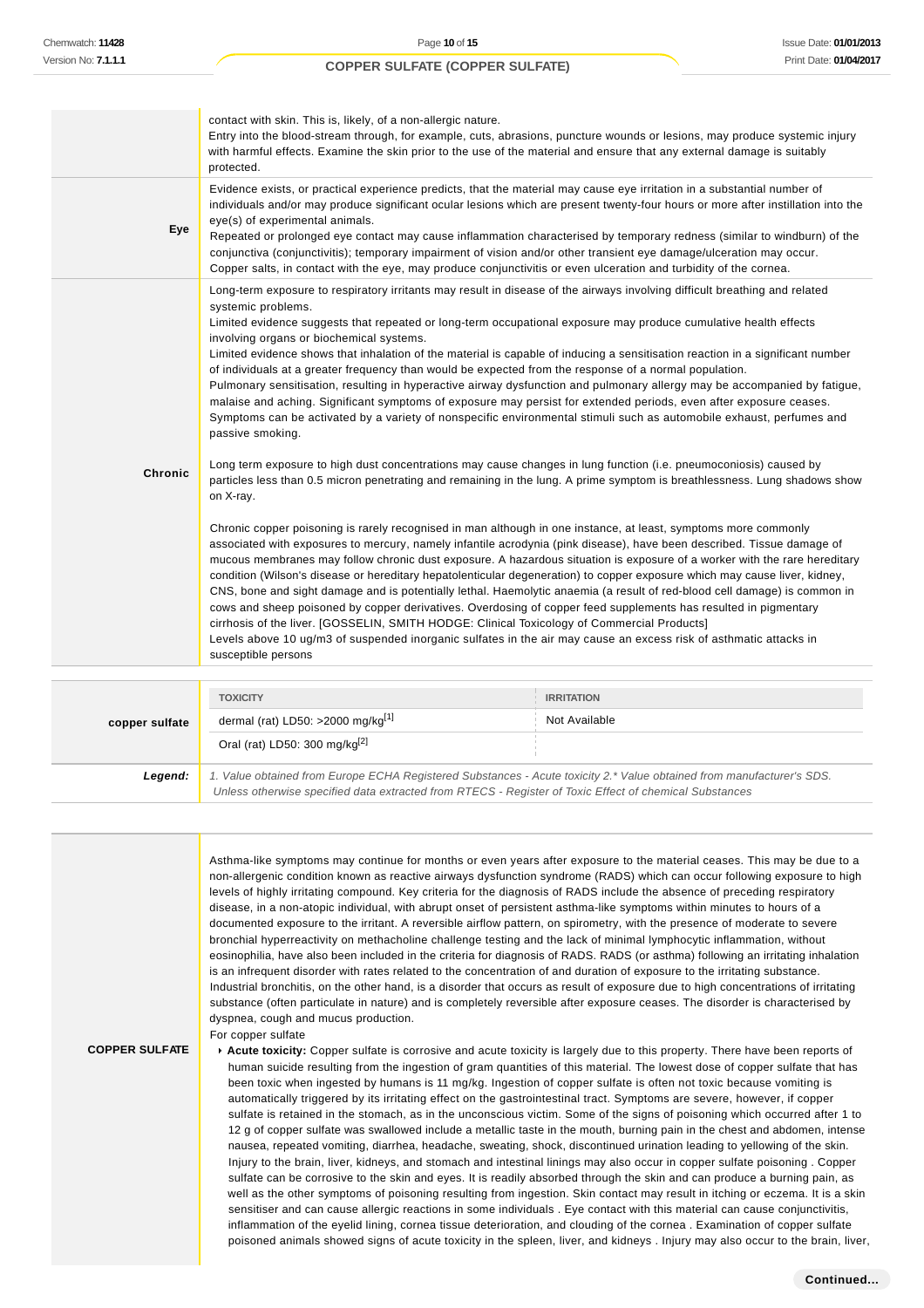**Kidneys, and gastrointestinal tract in response to overexposure to this material. Chronic toxicity:** Vineyard sprayers experienced liver disease after 3 to 15 years of exposure to copper sulfate solution in Bordeaux mixture . Long term effects are more likely in individuals with Wilson's disease, a condition which causes excessive absorption and storage of copper . Chronic exposure to low levels of copper can lead to anemia . The growth of rats was retarded when given dietary doses of 25 mg/kg/day of copper sulfate. Dietary doses of 200 mg/kg/day caused starvation and death. Sheep given oral doses of 20 mg/kg/day showed blood cell and kidney damage . They also showed an absence of appetite, anemia, and degenerative changes. **Reproductive effects:** Copper sulfate has been shown to cause reproductive effects in test animals. Testicular atrophy increased in birds as they were fed larger amounts of copper sulfate. Sperm production was also interrupted to varying degrees . Reproduction and fertility was affected in pregnant rats given this material on day 3 of pregnancy. **Teratogenic effects:** There is very limited evidence about the teratogenic effects of copper sulfate. Heart disease occurred in the surviving offspring of pregnant hamsters given intravenous copper salts on day 8 of gestation. These data suggest that copper sulfate is unlikely to be teratogenic in humans at expected exposure levels. **Mutagenic effects:** Copper sulfate may cause mutagenic effects at high doses. At 400 and 1000 ppm, copper sulfate caused mutations in two types of microorganisms . Such effects are not expected in humans under normal conditions. **Carcinogenic effects:** Copper sulfate at 10 mg/kg/day caused endocrine tumors in chickens given the material parenterally, that is, outside of the gastrointestinal tract through an intravenous or intramuscular injection . However, the relevance of these results to mammals, including humans, is not known. **Organ toxicity:** Long-term animal studies indicate that the testes and endocrine glands have been affected. **Fate in humans and animals:** Absorption of copper sulfate into the blood occurs primarily under the acidic conditions of the stomach. The mucous membrane lining of the intestines acts as a barrier to absorption of ingested copper . After ingestion, more than 99% of copper is excreted in the faeces. However, residual copper is an essential trace element that is strongly bioaccumulated. It is stored primarily in the liver, brain, heart, kidney, and muscles **Acute Toxicity Carcinogenicity**

| THOMAS TOWARD                               |                          | <u>www.annadomony</u>             | $\sim$         |
|---------------------------------------------|--------------------------|-----------------------------------|----------------|
| Skin<br><b>Irritation/Corrosion</b>         | $\overline{\phantom{a}}$ | Reproductivity                    | $\circledcirc$ |
| Serious Eye<br>Damage/Irritation            | ◡                        | <b>STOT - Single<br/>Exposure</b> | $\checkmark$   |
| <b>Respiratory or Skin</b><br>sensitisation | $\circ$                  | STOT - Repeated<br>Exposure       | Ø              |
| Mutagenicity                                | $\circ$                  | <b>Aspiration Hazard</b>          | $\circ$        |

Legend:  $\mathsf{X}$  - Data available but does not fill the criteria for classification

 $\blacktriangleright$  – Data required to make classification available

 $\bigcirc$  – Data Not Available to make classification

#### **SECTION 12 ECOLOGICAL INFORMATION**

#### **Toxicity**

| Ingredient     | Endpoint                                                                                                                                                                                                                                                                                                                                                                            | Test Duration (hr) | <b>Species</b>                | Value          | Source |
|----------------|-------------------------------------------------------------------------------------------------------------------------------------------------------------------------------------------------------------------------------------------------------------------------------------------------------------------------------------------------------------------------------------|--------------------|-------------------------------|----------------|--------|
| copper sulfate | LC50                                                                                                                                                                                                                                                                                                                                                                                | 96                 | Fish                          | 0.000057mg/L   | 4      |
| copper sulfate | EC50                                                                                                                                                                                                                                                                                                                                                                                | 48                 | Crustacea                     | $0.0034$ ma/L  | 4      |
| copper sulfate | EC50                                                                                                                                                                                                                                                                                                                                                                                | 72                 | Algae or other aguatic plants | $0.0004$ ma/L  | 4      |
| copper sulfate | <b>BCF</b>                                                                                                                                                                                                                                                                                                                                                                          | 1440               | Fish                          | 1800.00mg/L    | 4      |
| copper sulfate | EC50                                                                                                                                                                                                                                                                                                                                                                                | 24                 | Algae or other aguatic plants | 0.00000027mg/L | 4      |
| copper sulfate | <b>NOEC</b>                                                                                                                                                                                                                                                                                                                                                                         | 384                | Fish                          | $0.00005$ mg/L | 4      |
| Legend:        | Extracted from 1. IUCLID Toxicity Data 2. Europe ECHA Registered Substances - Ecotoxicological Information - Aquatic Toxicity<br>3. EPIWIN Suite V3.12 - Aquatic Toxicity Data (Estimated) 4. US EPA, Ecotox database - Aquatic Toxicity Data 5. ECETOC<br>Aquatic Hazard Assessment Data 6. NITE (Japan) - Bioconcentration Data 7. METI (Japan) - Bioconcentration Data 8. Vendor |                    |                               |                |        |

Very toxic to aquatic organisms, may cause long-term adverse effects in the aquatic environment.

Do NOT allow product to come in contact with surface waters or to intertidal areas below the mean high water mark. Do not contaminate water when cleaning equipment or disposing of equipment wash-waters.

Wastes resulting from use of the product must be disposed of on site or at approved waste sites.

For copper sulfate:

Cupric Sulfate is a Severe Marine Pollutant (49 CFR 172.322) and requires the marine

Data

pollutant mark for vessel transportation. Because Copper Sulfate is listed as a Severe Marine Pollutant as found in Appendix B to 172.101 and when shipped by vessel, each inner package which exceeds 500 g (17.6 oz) will need a marine pollutant marking, UN certified package, marked with the Proper Shipping Name, UN Number will be required when shipped by vessel, when each inner package exceeds 500 g (17.6 oz). **Environmental fate:**

If released to soil, copper sulfate may leach to groundwater, be partly oxidised or bind to humic materials, clay or hydrous oxides of iron and manganese. In water, it will bind to carbonates as well as humic materials, clay and hydrous oxides of iron and manganese. Copper is accumulated by plants and animals, but it does not appear to biomagnify from plants to animals. In air, copper aerosols have a residence time of 2 to 10 days in an unpolluted atmosphere and 0.1 to greater than 4 days in polluted, urban areas.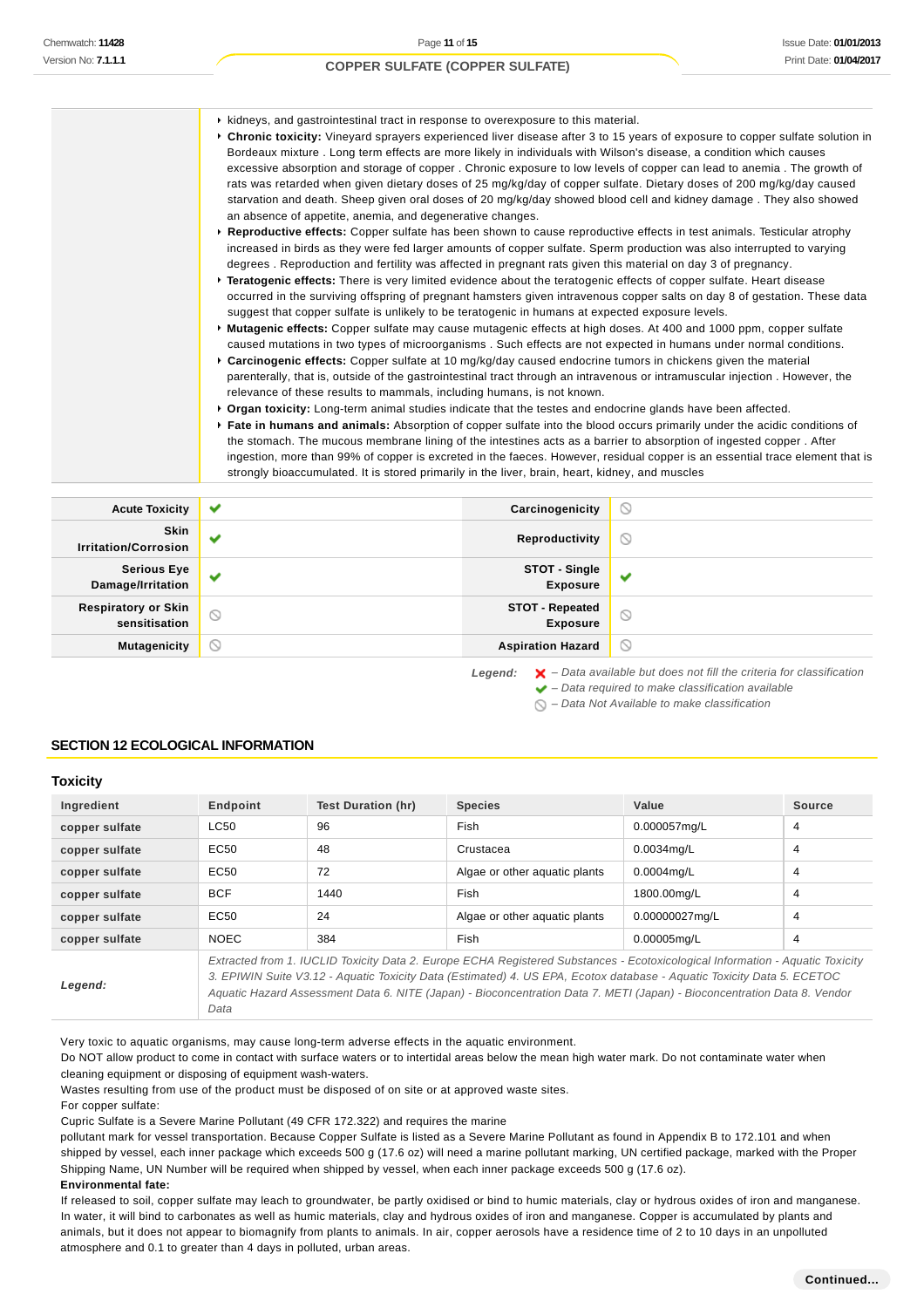**Breakdown in soil and groundwater:** Since copper is an element it will persist indefinitely. Copper is bound, or adsorbed, to organic materials, and to clay and mineral surfaces. The degree of adsorption to soils depends on the acidity or alkalinity of the soil. Because copper sulfate is highly water soluble, it is considered one of the more mobile metals in soils. However, because of it binding capacity, its leaching potential is low in all but sandy soils . When applied with irrigation water, copper sulfate does not accumulate in the surrounding soils. Some (60%) is deposited in the sediments at the bottom of the irrigation ditch, where it becomes adsorbed to clay, mineral, and organic particles. Copper compounds also settle out of solution .

**Breakdown in water:** As an element, copper can persist indefinitely. However, it will bind to water particulates and sediment.

**Breakdown in vegetation:** One of the limiting factors in the use of copper compounds is their serious potential for phytotoxicity . Copper sulfate can kill plants by disrupting photosynthesis. Blue-green algae in some copper sulfate treated Minnesota lakes became increasingly resistant to the algaecide after 26 years of use

Ecotoxicity:

#### **Effects on birds:**

Oral (wild bird) LD50: 300 mg/kg; duck LD50: 600 mg/kg

Copper sulfate is practically nontoxic to birds. It poses less of a threat to birds than to other animals. The lowest lethal dose (LDLo) is 1000 mg/kg in pigeons and 600 mg/kg in ducks . The oral LD50 for Bordeaux mixture in young mallards is 2000 mg/kg .

#### **Effects on aquatic organisms:**

Fish LC50 (96 hr): rainbow trout, harlequin fish, goldfish, eel: 0.1-2.5 mg/l\*

Daphnia magna LC50 (48 h): 24 ug/l\*

\*[The Dictionary of Substances and their Effects (Ed Richardson M.L.)]

Copper sulfate is highly toxic to fish . Even at recommended rates of application, this material may be poisonous to trout and other fish, especially in soft or acid waters. Its toxicity to fish generally decreases as water hardness increases. Fish eggs are more resistant than young fish fry to the toxic effects of copper sulfate. Copper sulfate is toxic to aquatic invertebrates, such as crab, shrimp, and oysters. The 96-hour LC50 of copper sulfate to pond snails is 0.39 mg/L at 20 C. Higher concentrations of the material caused some behavioral changes, such as secretion of mucous, and discharge of eggs and embryos .

**Effects on other organisms:** Bees are endangered by Bordeaux mixture . Copper sulfate may be poisonous to sheep and chickens at normal application rates. Most animal life in soil, including large earthworms, have been eliminated by the extensive use of copper containing fungicides in orchards for inorganic sulfates:

#### **Environmental fate:**

Data from tap water studies with human volunteers indicate that sulfates produce a laxative effect at concentrations of 1000 - 1200 mg/litre, but no increase in diarrhoea, dehydration or weight loss. The presence of sulfate in drinking-water can also result in a noticeable taste; the lowest taste threshold concentration for sulfate is approximately 250 mg/litre as the sodium salt. Sulfate may also contribute to the corrosion of distribution systems. No health-based guideline value for sulfate in drinking water is proposed. However, there is an increasing likelihood of complaints arising from a noticeable taste as concentrations in water increase above 500 mg/litre.

Sulfates are removed from the air by both dry and wet deposition processes. Wet deposition processes including rain-out (a process that occurs within the clouds) and washout (removal by precipitation below the clouds) contribute to the removal of sulfate from the atmosphere.

In soil, the inorganic sulfates can adsorb to soil particles or leach into surface water and groundwater. Sulfates can be taken up by plants and be incorporated into the parenchyma of the plant.

Sulfate in water can also be reduced by sulfate bacteria (Thiobacilli) which use them as a source of energy.

In anaerobic environments sulfate is biologically reduced to (hydrogen) sulfide by sulfate reducing bacteria, or incorporated into living organisms as source of sulfur, and thereby included in the sulfur cycle. Sodium sulfate is not reactive in aqueous solution at room temperature. Sodium sulfate will completely dissolve, ionise and distribute across the entire planetary "aquasphere". Some sulfates may eventually be deposited, the majority of sulfates participate in the sulfur cycle in which natural and industrial sodium sulfate are not distinguishable

The BCF of sodium sulfate is very low and therefore significant bioconcentration is not expected. Sodium and sulfate ions are essential to all living organisms and their intracellular and extracellular concentrations are actively regulated. However some plants (e.g. corn and Kochia Scoparia), are capable of accumulating sulfate to concentrations that are potentially toxic to ruminants.

## **Ecotoxicity:**

For sulfate in general:

Fish LC50: toxic from 7000 mg/l

#### Bacteria: toxic from 2500 mg/l

Algae were shown to be the most sensitive to sodium sulfate; EC50 120 h = 1,900 mg/l. For invertebrates (Daphnia magna) the EC50 48 h = 4,580 mg/l and fish appeared to be the least sensitive with a LC50 96h = 7.960 mg/l for Pimephales promelas. Activated sludge showed a very low sensitivity to sodium sulfate. There was no effect up to 8 g/l. Sodium sulfate is not very toxic to terrestrial plants. Picea banksiana was the most sensitive species, an effect was seen at 1.4 g/l. Sediment dwelling organisms were not very sensitive either, with an LC50 96h = 660 mg/l for Trycorythus sp. Overall it can be concluded that sodium sulfate has no acute adverse effect on aquatic and sediment dwelling organisms. Toxicity to terrestrial plants is also low. No data were found for long term toxicity. The acute studies all show a toxicity of sodium sulfate higher than 100 mg/l, no bioaccumulation is expected, **DO NOT** discharge into sewer or waterways.

The material is classified as an **ecotoxin\*** because the **Fish LC50 (96 hours)** is less than or equal to 0.1 mg/l

\* Classification of Substances as Ecotoxic (Dangerous to the Environment)

Appendix 8, Table 1

Compiler's Guide for the Preparation of International Chemical Safety Cards: 1993 Commission of the European Communities

#### **Persistence and degradability**

| Ingredient     | Persistence: Water/Soil | Persistence: Air |
|----------------|-------------------------|------------------|
| copper sulfate | <b>HIGH</b>             | <b>HIGH</b>      |

#### **Bioaccumulative potential**

| Ingredien      |                           |
|----------------|---------------------------|
| copper sultate | LOW (LogKOW = $-2.2002$ ) |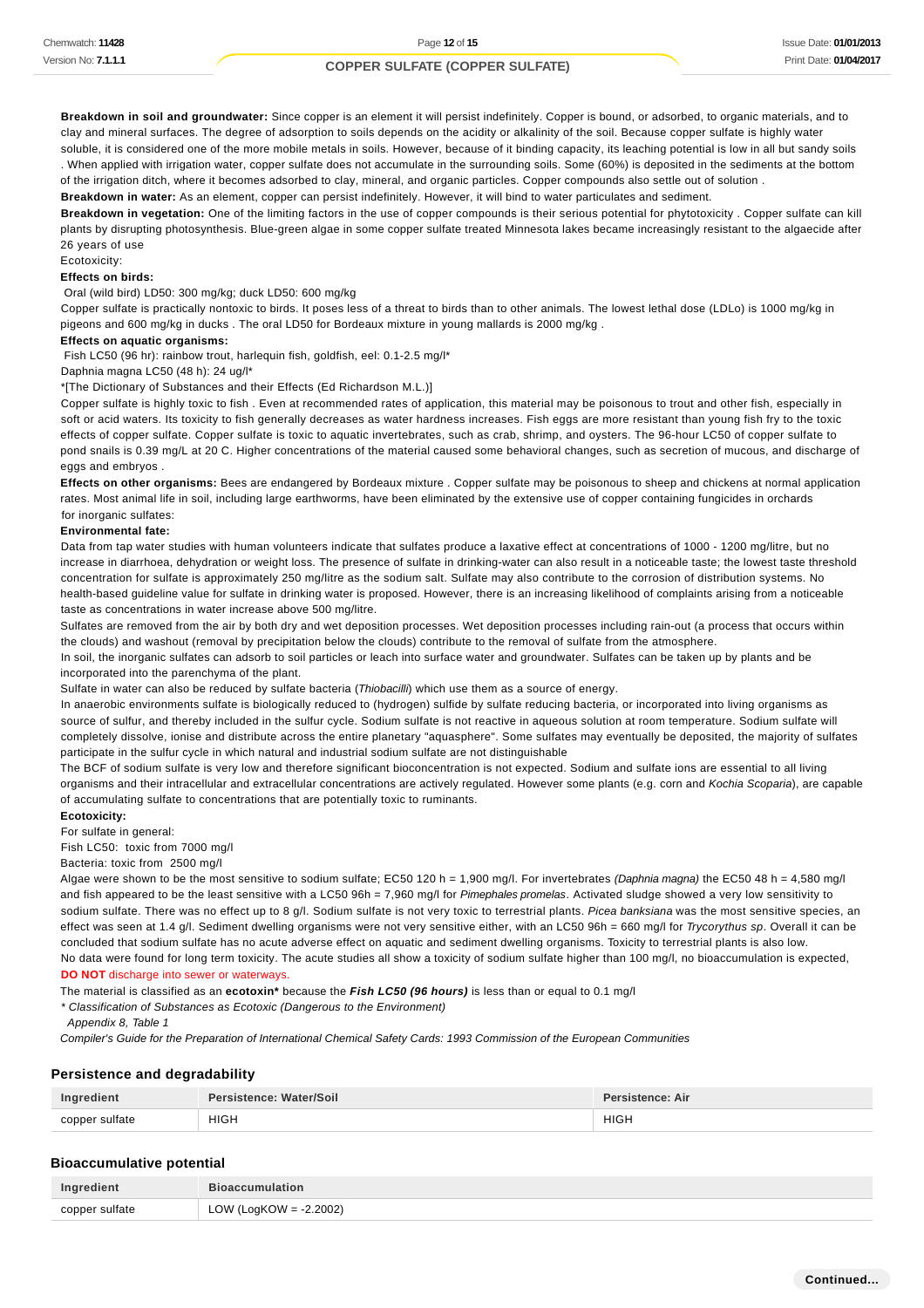# **Mobility in soil**

| Ingredient     | <b>Mobility</b>       |
|----------------|-----------------------|
| copper sulfate | LOW ( $KOC = 6.124$ ) |

## **SECTION 13 DISPOSAL CONSIDERATIONS**

## **Waste treatment methods**

| <b>Product / Packaging</b><br>disposal | $\triangleright$ Containers may still present a chemical hazard/ danger when empty.<br>▶ Return to supplier for reuse/ recycling if possible.<br>Otherwise:<br>If container can not be cleaned sufficiently well to ensure that residuals do not remain or if the container cannot be used to<br>store the same product, then puncture containers, to prevent re-use, and bury at an authorised landfill.<br>► Where possible retain label warnings and SDS and observe all notices pertaining to the product.<br>Legislation addressing waste disposal requirements may differ by country, state and/ or territory. Each user must refer to<br>laws operating in their area. In some areas, certain wastes must be tracked.<br>A Hierarchy of Controls seems to be common - the user should investigate:<br>▶ Reduction<br>$\cdot$ Reuse<br>$\triangleright$ Recycling<br>• Disposal (if all else fails)<br>This material may be recycled if unused, or if it has not been contaminated so as to make it unsuitable for its intended use.<br>Shelf life considerations should also be applied in making decisions of this type. Note that properties of a material may<br>change in use, and recycling or reuse may not always be appropriate. In most instances the supplier of the material should<br>be consulted.<br>DO NOT allow wash water from cleaning or process equipment to enter drains.<br>It may be necessary to collect all wash water for treatment before disposal.<br>In all cases disposal to sewer may be subject to local laws and regulations and these should be considered first.<br>• Where in doubt contact the responsible authority.<br>► Recycle wherever possible or consult manufacturer for recycling options. |
|----------------------------------------|-------------------------------------------------------------------------------------------------------------------------------------------------------------------------------------------------------------------------------------------------------------------------------------------------------------------------------------------------------------------------------------------------------------------------------------------------------------------------------------------------------------------------------------------------------------------------------------------------------------------------------------------------------------------------------------------------------------------------------------------------------------------------------------------------------------------------------------------------------------------------------------------------------------------------------------------------------------------------------------------------------------------------------------------------------------------------------------------------------------------------------------------------------------------------------------------------------------------------------------------------------------------------------------------------------------------------------------------------------------------------------------------------------------------------------------------------------------------------------------------------------------------------------------------------------------------------------------------------------------------------------------------------------------------------------------------------------------------------------------------------|
|                                        |                                                                                                                                                                                                                                                                                                                                                                                                                                                                                                                                                                                                                                                                                                                                                                                                                                                                                                                                                                                                                                                                                                                                                                                                                                                                                                                                                                                                                                                                                                                                                                                                                                                                                                                                                 |
|                                        |                                                                                                                                                                                                                                                                                                                                                                                                                                                                                                                                                                                                                                                                                                                                                                                                                                                                                                                                                                                                                                                                                                                                                                                                                                                                                                                                                                                                                                                                                                                                                                                                                                                                                                                                                 |
|                                        | • Consult State Land Waste Management Authority for disposal.                                                                                                                                                                                                                                                                                                                                                                                                                                                                                                                                                                                                                                                                                                                                                                                                                                                                                                                                                                                                                                                                                                                                                                                                                                                                                                                                                                                                                                                                                                                                                                                                                                                                                   |
|                                        | ▶ Bury residue in an authorised landfill.                                                                                                                                                                                                                                                                                                                                                                                                                                                                                                                                                                                                                                                                                                                                                                                                                                                                                                                                                                                                                                                                                                                                                                                                                                                                                                                                                                                                                                                                                                                                                                                                                                                                                                       |
|                                        | ► Recycle containers if possible, or dispose of in an authorised landfill.                                                                                                                                                                                                                                                                                                                                                                                                                                                                                                                                                                                                                                                                                                                                                                                                                                                                                                                                                                                                                                                                                                                                                                                                                                                                                                                                                                                                                                                                                                                                                                                                                                                                      |

## **SECTION 14 TRANSPORT INFORMATION**

# **Labels Required**

| <b>Marine Pollutant</b>                |                                                                              |  |  |
|----------------------------------------|------------------------------------------------------------------------------|--|--|
| <b>HAZCHEM</b>                         | 2Z                                                                           |  |  |
| <b>Land transport (ADG)</b>            |                                                                              |  |  |
| <b>UN number</b>                       | 3077                                                                         |  |  |
| <b>UN proper shipping</b><br>name      | ENVIRONMENTALLY HAZARDOUS SUBSTANCE, SOLID, N.O.S. (contains copper sulfate) |  |  |
| <b>Transport hazard</b><br>class(es)   | 9<br>Class<br>Subrisk<br>Not Applicable                                      |  |  |
| Packing group                          | Ш                                                                            |  |  |
| <b>Environmental hazard</b>            | Not Applicable                                                               |  |  |
| <b>Special precautions</b><br>for user | Special provisions<br>274 331 335 375 AU01<br>Limited quantity<br>5 kg       |  |  |

Environmentally Hazardous Substances meeting the descriptions of UN 3077 or UN 3082 are not subject to this Code when transported by road or rail in;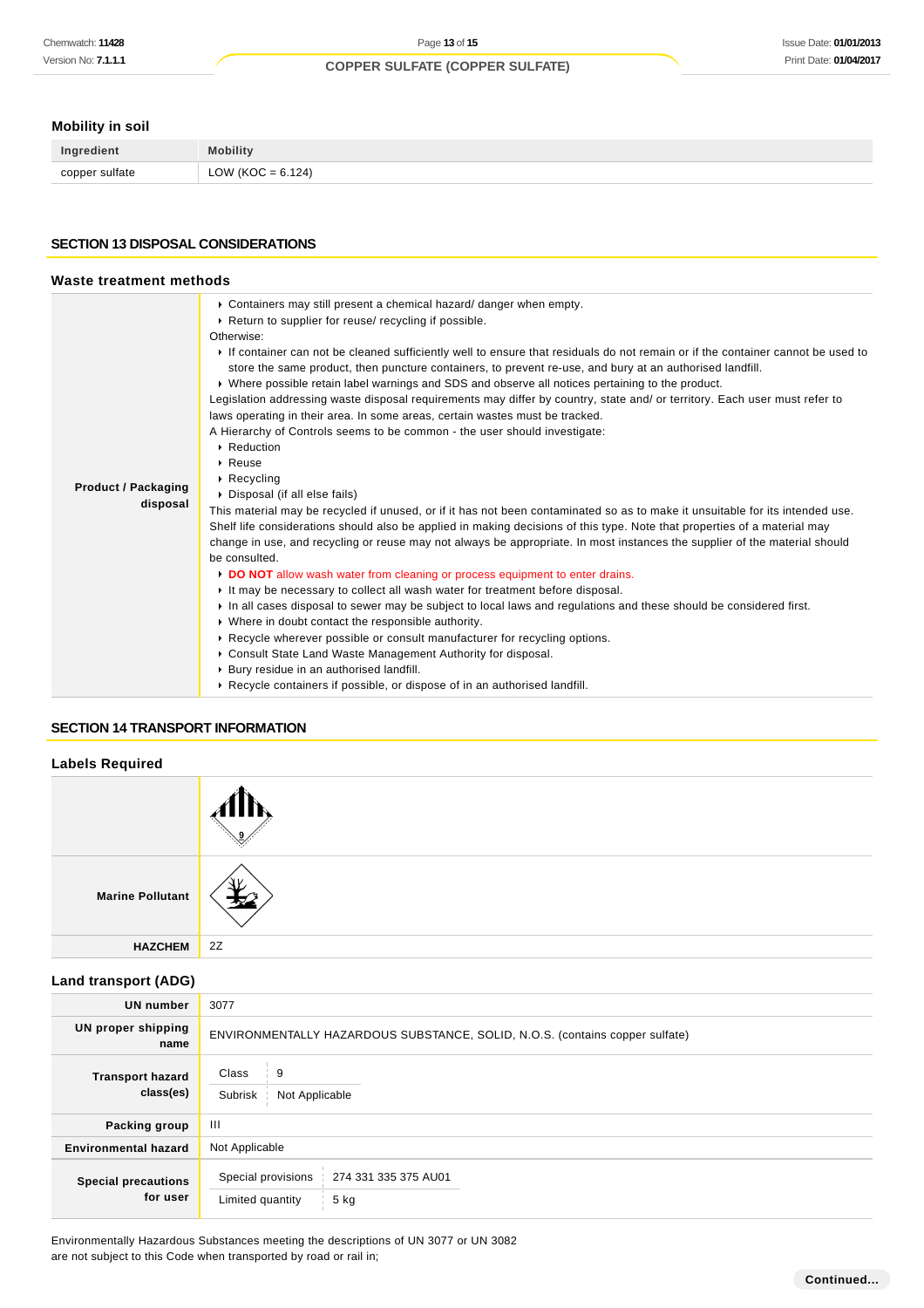# (a) packagings;

(b) IBCs; or

(c) any other receptacle not exceeding 500 kg(L).

- Australian Special Provisions (SP AU01) - ADG Code 7th Ed.

## **Air transport (ICAO-IATA / DGR)**

| <b>UN number</b>                       | 3077                                                                           |                           |                    |
|----------------------------------------|--------------------------------------------------------------------------------|---------------------------|--------------------|
| <b>UN proper shipping</b><br>name      | Environmentally hazardous substance, solid, n.o.s. * (contains copper sulfate) |                           |                    |
| <b>Transport hazard</b><br>class(es)   | <b>ICAO/IATA Class</b><br>ICAO / IATA Subrisk<br><b>ERG Code</b>               | 9<br>Not Applicable<br>9L |                    |
| Packing group                          | Ш                                                                              |                           |                    |
| <b>Environmental hazard</b>            | Not Applicable                                                                 |                           |                    |
|                                        | Special provisions                                                             |                           | A97 A158 A179 A197 |
|                                        | Cargo Only Packing Instructions                                                |                           | 956                |
| <b>Special precautions</b><br>for user | Cargo Only Maximum Qty / Pack                                                  |                           | 400 kg             |
|                                        | Passenger and Cargo Packing Instructions                                       |                           | 956                |
|                                        | Passenger and Cargo Maximum Qty / Pack                                         |                           | 400 kg             |
|                                        | Passenger and Cargo Limited Quantity Packing Instructions                      |                           | Y956               |
|                                        | Passenger and Cargo Limited Maximum Qty / Pack                                 |                           | 30 kg G            |

# **Sea transport (IMDG-Code / GGVSee)**

| <b>UN number</b>                       | 3077                                                                                                              |  |  |
|----------------------------------------|-------------------------------------------------------------------------------------------------------------------|--|--|
| UN proper shipping<br>name             | ENVIRONMENTALLY HAZARDOUS SUBSTANCE, SOLID, N.O.S. (contains copper sulfate)                                      |  |  |
| <b>Transport hazard</b><br>class(es)   | <b>IMDG Class</b><br>9<br><b>IMDG Subrisk</b><br>Not Applicable                                                   |  |  |
| Packing group                          | $\mathbf{H}$                                                                                                      |  |  |
| <b>Environmental hazard</b>            | <b>Marine Pollutant</b>                                                                                           |  |  |
| <b>Special precautions</b><br>for user | $F-A, S-F$<br><b>EMS Number</b><br>Special provisions<br>274 335 966 967 969<br><b>Limited Quantities</b><br>5 kg |  |  |

# **Transport in bulk according to Annex II of MARPOL and the IBC code**

Not Applicable

## **SECTION 15 REGULATORY INFORMATION**

# **Safety, health and environmental regulations / legislation specific for the substance or mixture**

## **COPPER SULFATE(7758-98-7) IS FOUND ON THE FOLLOWING REGULATORY LISTS**

Australia Hazardous Substances Information System - Consolidated Lists Australia Inventory of Chemical Substances (AICS)

| <b>National Inventory</b>        | <b>Status</b>      |
|----------------------------------|--------------------|
| Australia - AICS                 | $\checkmark$       |
| Canada - DSL                     | $\checkmark$       |
| Canada - NDSL                    | N (copper sulfate) |
| China - IECSC                    | $\checkmark$       |
| Europe - EINEC /<br>ELINCS / NLP | $\checkmark$       |
| Japan - ENCS                     | $\checkmark$       |
| Korea - KECI                     | Υ                  |